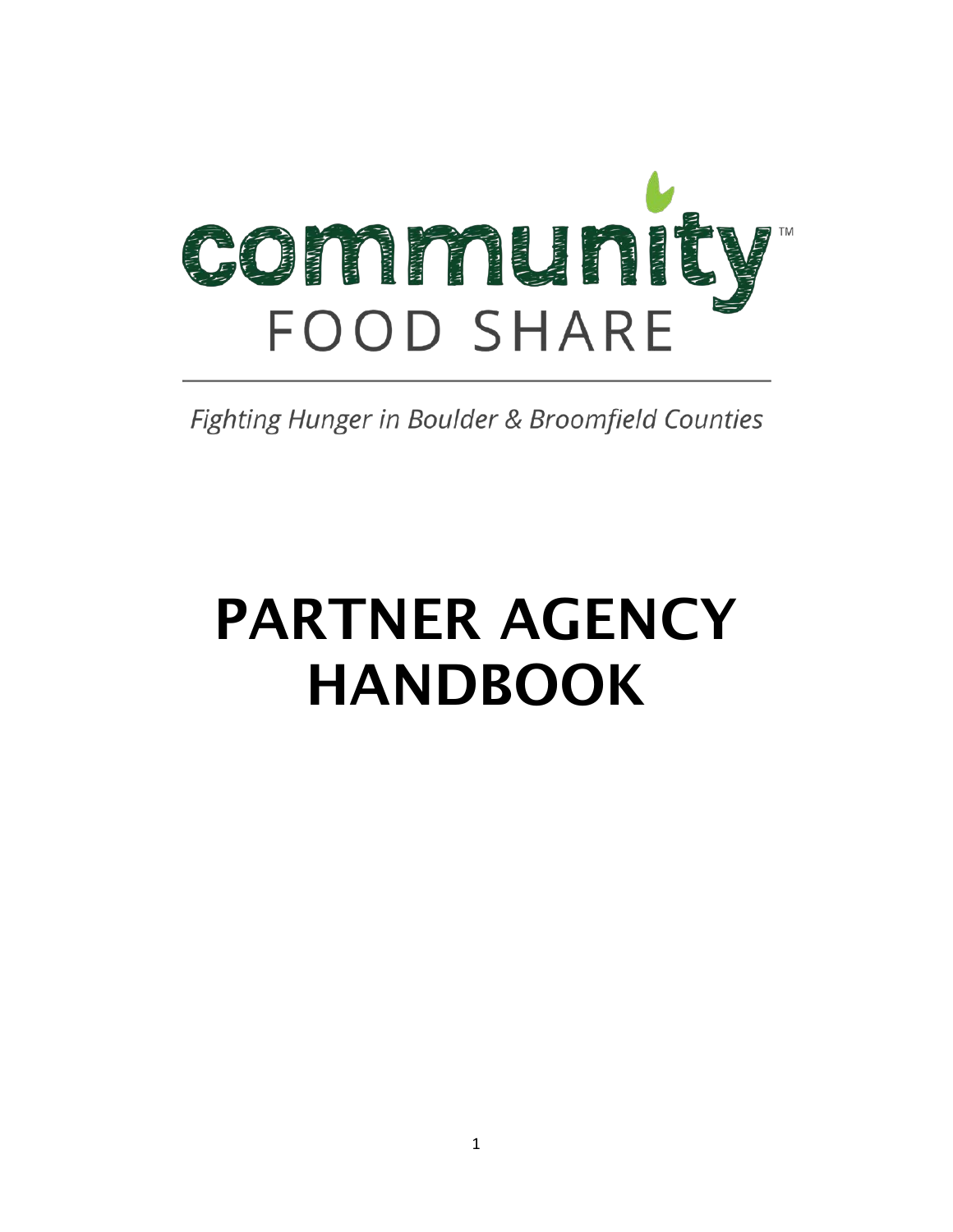# **PARTNER AGENCY HANDBOOK TABLE OF CONTENTS**

| 1. Introduction |                                               |                |
|-----------------|-----------------------------------------------|----------------|
|                 | 1.1 Overview of Community Food Share          | $\overline{4}$ |
|                 | 1.2 Partner Agency Distribution & Handbook    | $\overline{4}$ |
|                 | 2. Becoming a Partner Agency                  |                |
|                 | 2.1 Guidelines for Partnership                | 5              |
|                 | 2.2 Policies & Procedures                     | 8              |
|                 | 2.3 Billing Procedures for Annual Partner Fee | 11             |
|                 | 2.4 Monitoring Information                    | 12             |
|                 | 2.5 Probation & Suspension Policy             | 12             |
|                 | 2.6 Grievance Policy                          | 14             |
|                 | 3. Shopping at Community Food Share           |                |
|                 | 3.1 Inventory and Warehouse Information       | 15             |
|                 | 3.2 Authorized Shoppers                       | 16             |
|                 | 3.3 Shopping & Checkout Procedures            | 17             |
|                 | 4. Storage and Safe Food Handling Guidelines  |                |
|                 | 4.1 Dry Storage Guidelines                    | 18             |
|                 | 4.2 Refrigerated Food Storage                 | 29             |
|                 | 4.3 Frozen Food Storage                       | 21             |
|                 | 4.4 Repackaging Guidelines                    | 21             |
|                 | 4.5 Meal/Snack Program Requirements           | 22             |
|                 | 4.6 Perishable Product Use-by Date Guidelines | 23             |
|                 | 5. Miscellaneous Information                  |                |
|                 | 5.1 Additional Resources and Websites         | 24             |
|                 | 5.2 Calendar of scheduled closings/holidays   | 25             |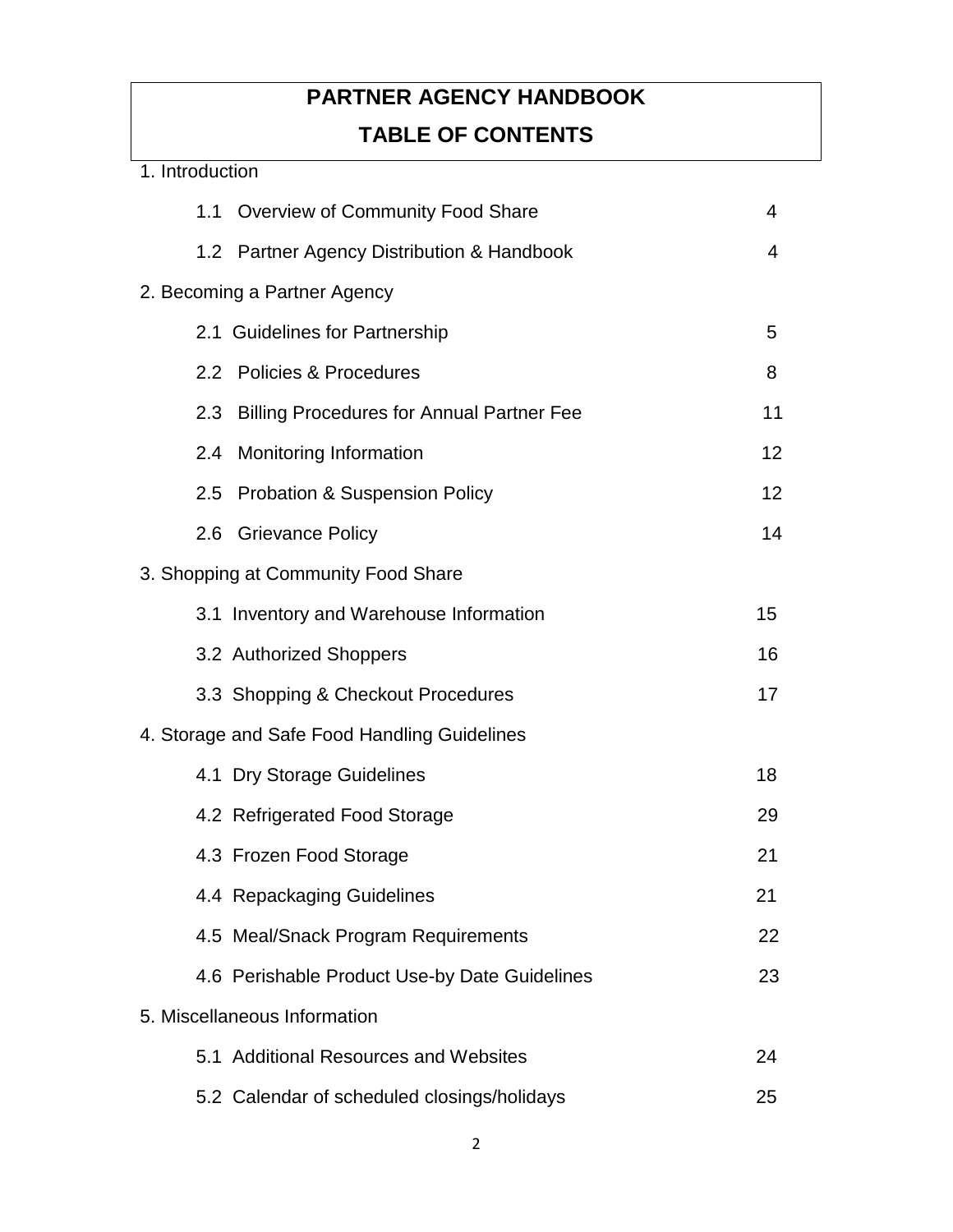| 5.3 Blank Monthly Report Form        | 26 |
|--------------------------------------|----|
| 5.4 Safe Food Handling Certification |    |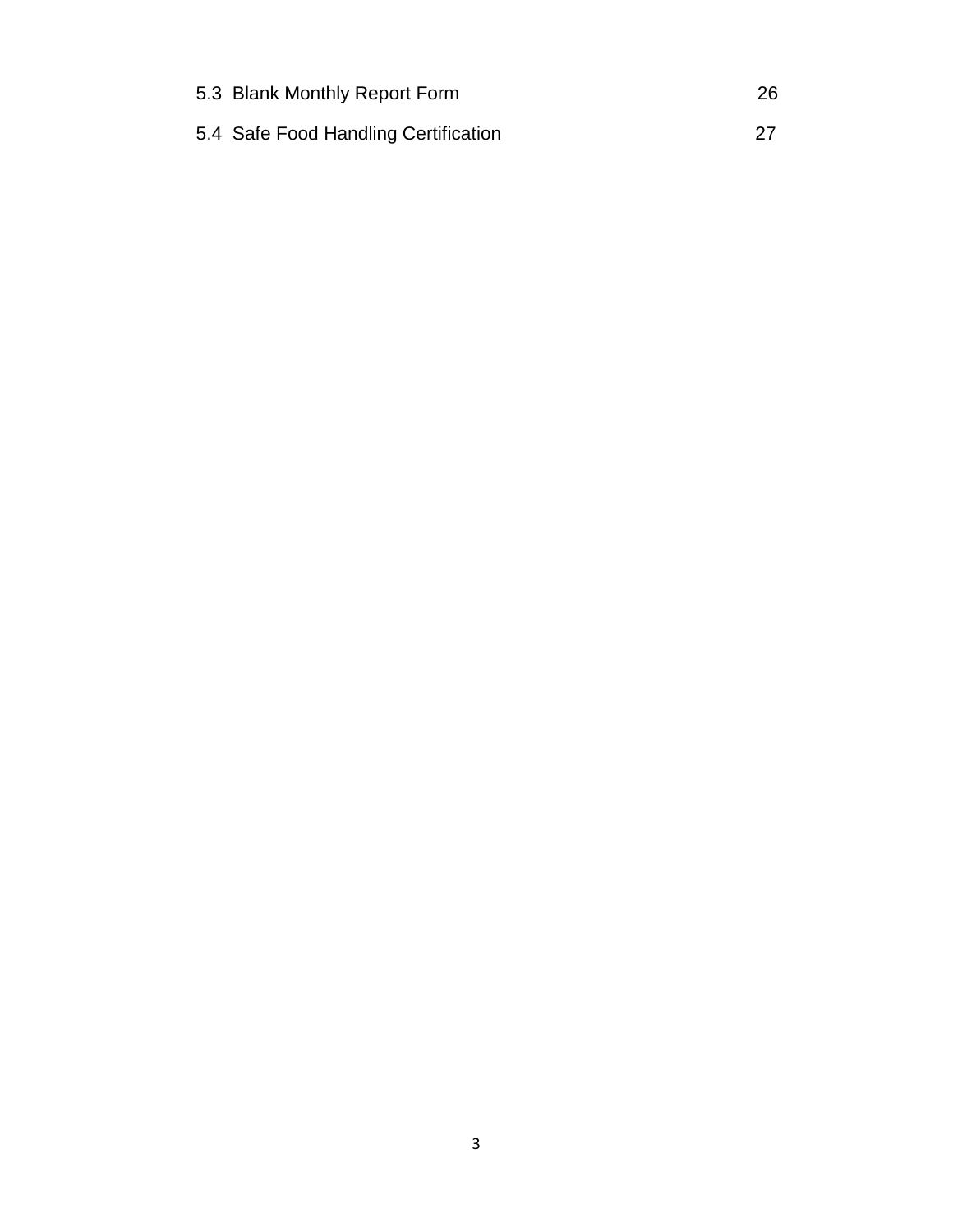#### **CFS History and Mission**

Community Food Share (CFS), was established in 1981. In 1998, CFS moved to a 22,400 sq. ft. facility in Niwot, with an 18,000 sq. ft. warehouse. In August 2013, CFS moved to a 68,000 sq. ft facility in Louisville. CFS is a private Colorado non-profit 501(c)(3) corporation exempt from Federal and State income tax. A Board of Directors, composed of representatives from the food industry, business community and concerned individuals, governs the operation of the organization, under the model of Policy Governance.

CFS is the Feeding America food bank serving Boulder and Broomfield Counties. Feeding America is the nation's largest hunger relief organization and is comprised of 200 member food banks. Community Food Share's mission is to eliminate hunger in Boulder and Broomfield Counties through engagement, collaboration, and leadership. For more information on CFS, visit communityfoodshare.org.

## **1.2 PARTNER AGENCY DISTRIBUTION & HANDBOOK**

#### **Using the Partner Agency Handbook**

Partner Agency food distribution accounts for the majority of the food CFS distributes. Our Partner Agency network, nonprofit organizations within Boulder and Broomfield counties, are those working on the frontline to end hunger. CFS strives to ensure this collective group distributes food within established safe food handling and food distribution practices.

To this end, CFS provides the Partner Agency Handbook as a resource for all Partner Agency staff involved in food distribution, including the Executive Director. The Partner Agency Handbook provides detailed explanations of CFS policies and procedures, relevant to Partner Agency food distribution. A large number of the policies and procedures in this handbook are taken from the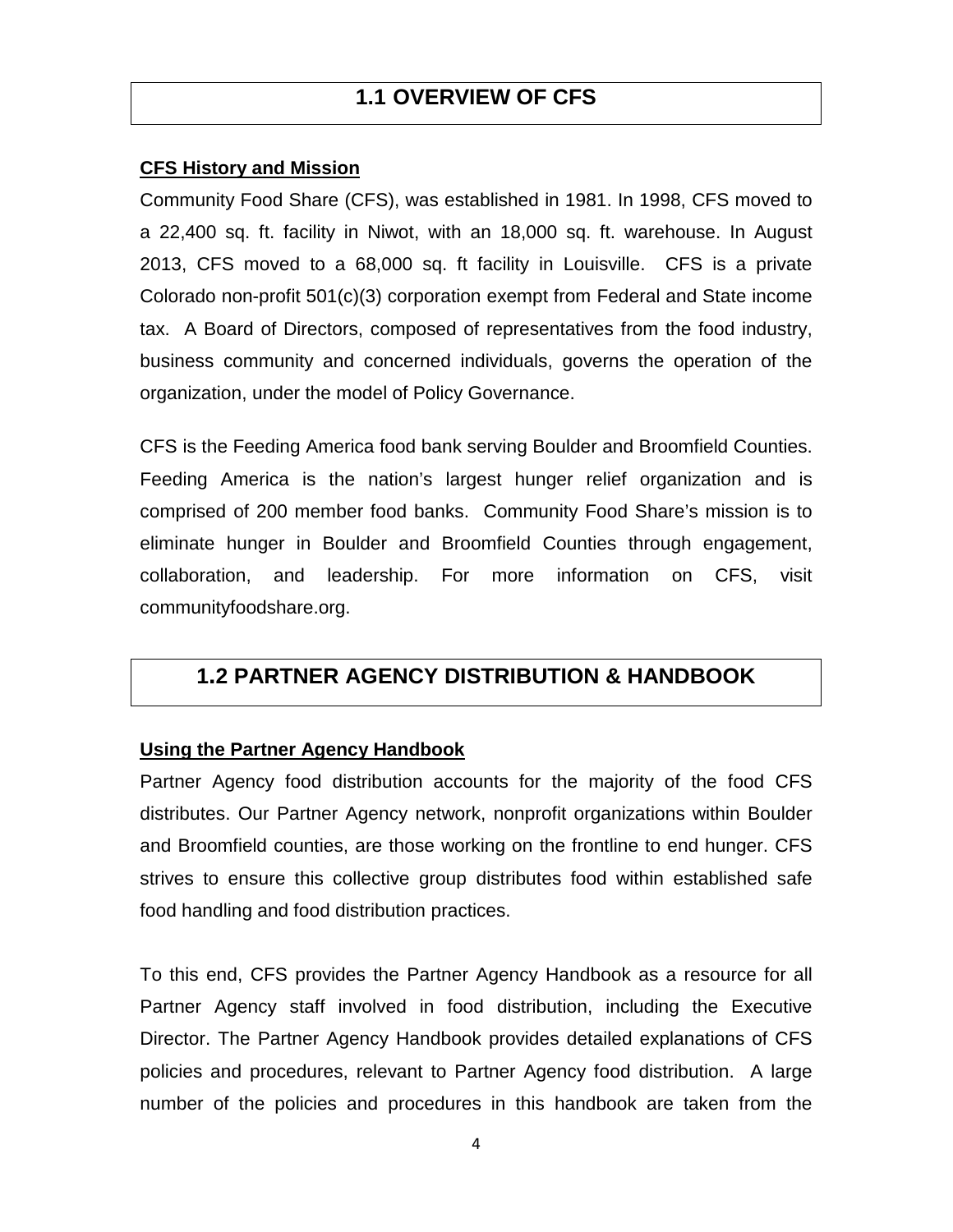Feeding America contract signed by Community Food Share. In many areas the Partner Agency Handbook expands on compliance requirements established in the Partner Agency Agreement. Consider both of these documents as tools to ensure your Partner Agency is compliant with CFS policy and to understand processes to best work with CFS. Notwithstanding the foregoing, in the event of a conflict between the Partner Agency Agreement and the Partner Agency Handbook, the terms of the Partner Agency Agreement shall control.

## **2.1 GUIDELINES FOR AGENCY PARTNERSHIP**

Below are guidelines to supplement the criteria for new Agency Partnership with CFS under the Partner Agency Agreement. Please review the guidelines carefully and contact the Agency Relations Manager with any questions. Thank you for your interest in Agency Partnership with CFS.

1. **Clients:** The Partner Agency must be incorporated for the purposes of providing food to the ill, needy or infants [or be a faith based organization] and place emphasis on serving needy clients (even while also serving non-needy clients). The Partner Agency must also document its procedure for determining that the final recipient of any CFS food is ill, needy or an infant, such as self-declaration or other intake process. [2.A.1.c and g -- FA]

#### **From IRS 170 (e) (3) Feeding America Interpretive Guide: Primary vs. Incidental Use/Self Evident Need:**

GUIDELINES: It is important to understand that in addition to the specific provisions of IRS Code 170(e)(3), and the reference to care of the "ill, needy, or infants", **distributions must meet the more general and overriding requirement of IRS Code 170 that they be for charitable purposes.** 

A Partner may elect to serve congregate meal programs where "some" possibly ineligible persons may consume the product, if initial and followup monitoring by the Partner confirms that "most" of the food is indeed being consumed by eligible persons and that there is no other way to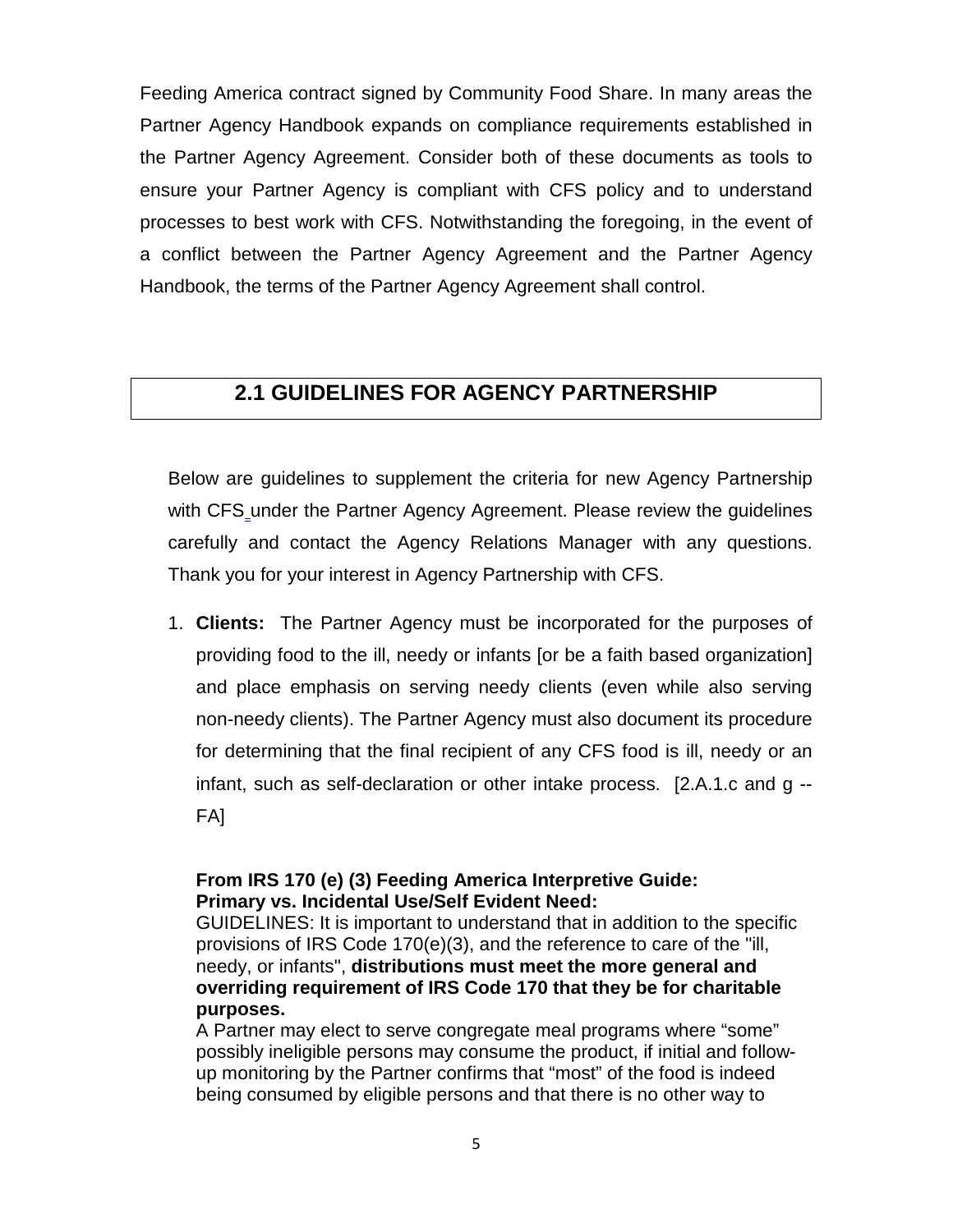reasonably serve them than through the meal programs. **The clear objective should be service to the needy.**

- 2. **Food Compliance:** The Partner Agency must ensure that all donated food from all sources (including any store donation programs) conforms to all applicable provisions of the Federal Food, Drug and Cosmetic Act (as amended) and any related regulations.  $[2.A.1. h - FA]$
- 3. **Emergency/Supplemental Food:** The organization must provide emergency or supplemental food to clients. To this end, an organization solely providing snacks is not eligible for Agency Partnership.
- 4. **Service Area:** The organization must be serving a population that is currently not served, or underserved (in the area of food assistance) in Boulder and/or Broomfield Counties.
- 5. **Use of Food**: The organization may only distribute food to designated clients. *Food may not be used for staff or volunteers meeting, special events, or consumed by non-clients in any other form.*
- 6. **Volume of Food and Transportation:** The organization must receive a minimum of 1,000 pounds of food a month from CFS and utilize a full complement of the food offered on a basis that CFS deems as consistent with the CFS mission of eliminating hunger in Boulder and Broomfield counties. Utilization of CFS's resources will be considered if the 1,000 pounds of food a month is not received by a Partner Agency. The organization must also be capable of shopping for and transporting food. Dependent on the volume of food received by the Partner Agency, CFS offers delivery on a limited basis.
- 7. **Adequate Safe Food Storage:** The organization must have adequate refrigeration and storage space to ensure wholesomeness and safety of food until used and/or distributed.
- 8. **Partner Agency Monitoring Visit:** A monitoring visit will be conducted before an organization becomes a Partner Agency *and* when an existing Partner Agency starts a new program at an additional location. If accepted, monitoring visits will be conducted at the Partner Agency site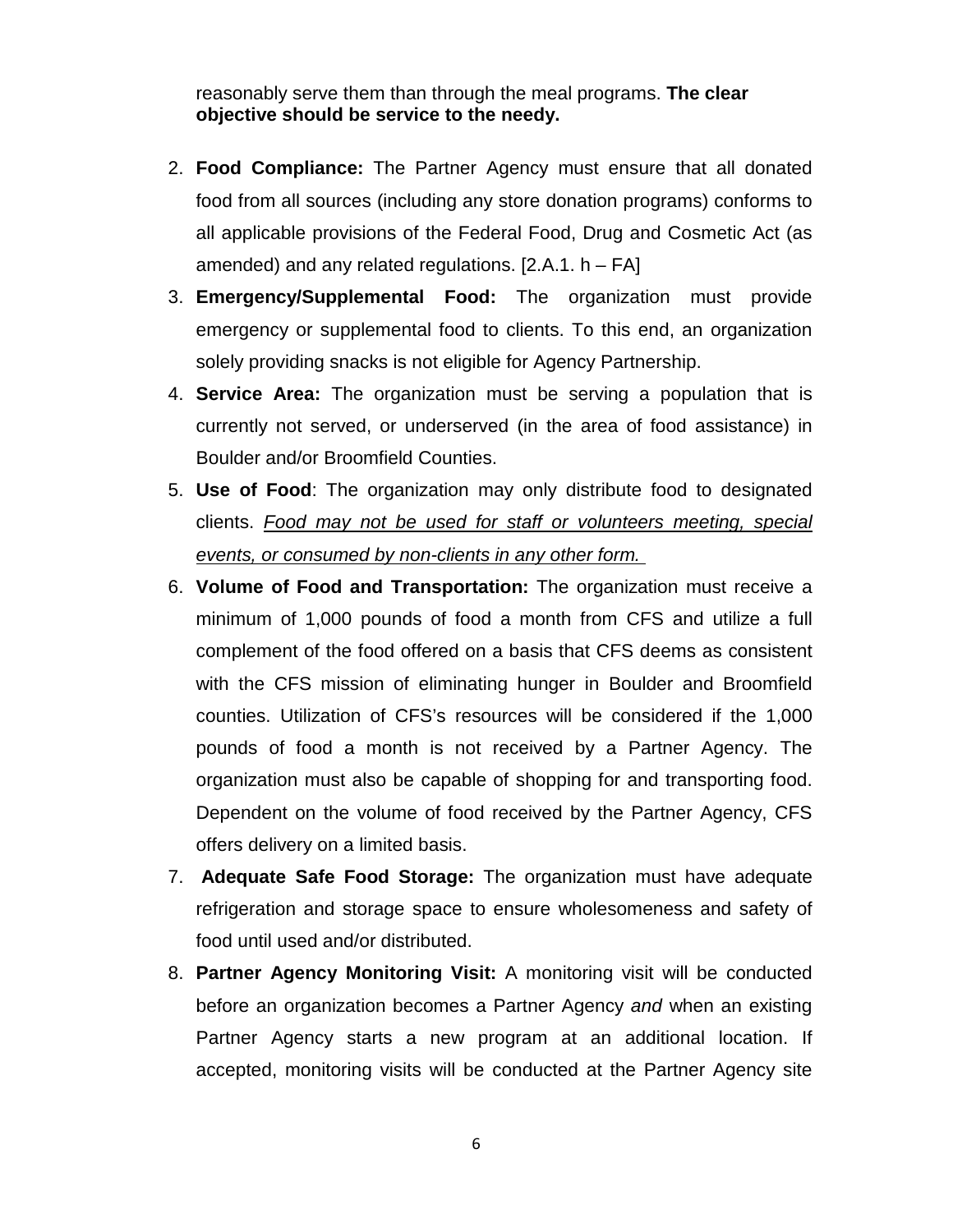annually or biennially by the CFS Agency Relations Manager or the Agency and Programs Coordinator.

- 9. **Shopper Orientation:** The Partner Agency representative (including all Authorized Shoppers) must watch the safe food handling video on the CFS website and complete a shopper orientation at the CFS warehouse prior to shopping.
- 10. **Safe Food Handling Certificate:** The Partner Agency must have at least one (1) staff member per program who is safe food handling trained. To this end, the Partner Agency agrees to update the CFS Agency Relations Manager regarding changes to trained personnel. If the Partner Agency is comprised of multiple programs, the Partner Agency agrees to keep a minimum of one (1) staff person food safety trained at all times for each program and/or distribution site. Food Safety training is available through CFS at no charge, or through one of three (3) approved outside sources, at Partner Agency's cost. Please check with the CFS Agency Relations Manager for approved training programs. If training takes place outside of CFS, the Partner Agency will provide proof of training, along with the name of the training company and date of course. In addition, if the Partner Agency utilizes food provided by the CFS to make meals, its key food service program staff are required to meet local commercial food safety standards.
- 11. **Partner Agency Programs:** If the Partner Agency has more than one program, each program must qualify for Partner Agency status under the same eligibility guidelines as the larger Partner Agency.
- 12. **New Partner Agency Application:** If the organization believes it can satisfy the above requirements, it may complete a New Partner Agency Application, which can be obtained from the CFS Agency Relations Manager.
- 13. **New Partner Agency Determination**: Applications for new Agency Partnership may be submitted throughout the year. This list of guidelines is not exhaustive and Agency Partnership is not guaranteed.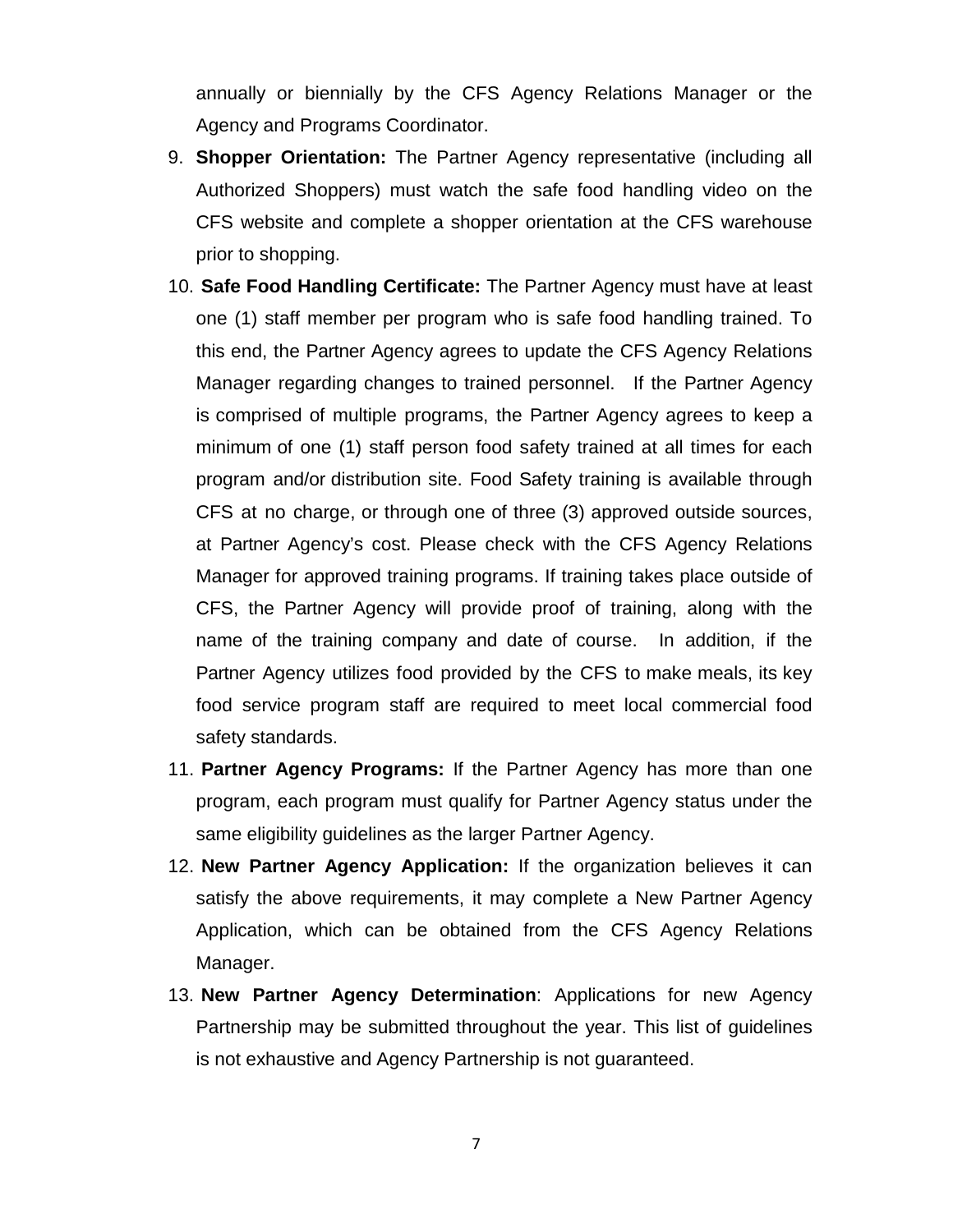14. **Partner Agency Agreement:** Annually, the organization must sign the Partner Agency Agreement provided by CFS.

## **2.2 POLICIES & PROCEDURES**

- 1. **Safe Food Handling Training:** The Partner Agency agrees to keep a minimum of one (1) staff person food safety trained at all times. To this end, the Partner Agency agrees to update CFS regarding changes to trained personnel. If the Partner Agency is defined by multiple programs, the Partner Agency agrees to keep minimum of one (1) staff person food safety trained at all times for each program or distribution site. Training is available through CFS at no charge, or through the three (3) approved outside sources at Partner Agency's cost. If training takes place outside of CFS, the Partner Agency will provide proof of training, along with the name of the training company and date of the course. In addition, if the Partner Agency utilizes food provided by the CFS to make meals, their key food service program staff are required to meet local commercial food safety standards.
- 2. **Food Selection and Transport:** The Partner Agency is responsible for the selection of products and their transportation from the CFS warehouse unless other arrangements have been made.
- 3. **Inspection, Refrigeration and Food Handling:** The Partner Agency represents that its personnel are qualified to, and will, inspect all food it receives from CFS to determine whether it is fit for human consumption. The Partner Agency also represents that it has adequate refrigeration, storage space and knowledge about food safety to insure the wholesomeness of the food until used. This includes, but is not limited to, storing food inside, off the floor, and in a temperature-controlled environment. The Partner Agency will make CFS aware of all food storage locations, regardless of the source of food stored in that location. Furthermore, food received from CFS cannot be stored outside of these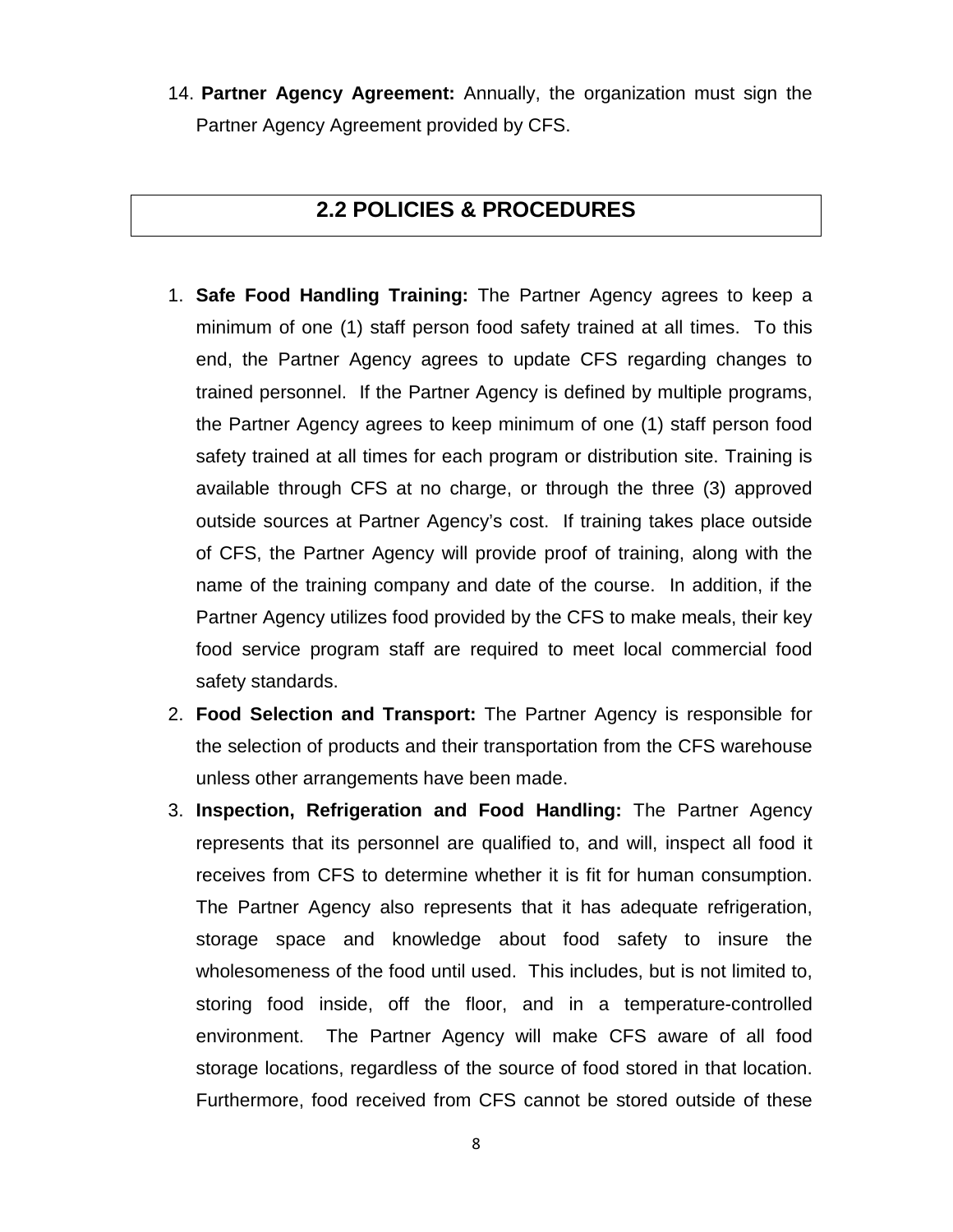designated premises, including storage in personal residences or vehicles. CFS requires that the Partner Agency has pest control in food storage areas. The Partner Agency agrees to be responsible for storing and handling of all products supplied by CFS in accordance with all laws and ordinances and any additional donor stipulations. Further, the Partner Agency agrees that any donor shall have the right to recall donated product, and Partner Agency shall cooperate with CFS and the donor, whether or not the donor's recall request is made after the termination of the Partner Agency Agreement, including providing a list of where the product was distributed within 1 week of receiving the request if no longer in the Partner Agency's possession. [2.C.3 – FA]

- 4. **Proper Food Handling:** All food stored and distributed by the Partner Agency, regardless if the food was received from CFS or outside CFS, must be handled within storage guidelines set forth herein and in compliance with all applicable law.
- 5. **Distribution Compliance 1:** The Partner Agency agrees that, in compliance with the requirements of Section 170 (e) (3) of the Internal Revenue Code, *all food received from CFS shall be given directly to its clients in the form of meals, snacks, or distributed in emergency or supplemental food packages, at no charge to the client*.
- 6. **Distribution Compliance 2:** The Partner Agency, its employees, agents and volunteers shall not consume, sell, barter or offer for sale the items supplied by CFS in exchange for money, property or services, or otherwise allow the items to re-enter commercial channels. Food may not be consumed by, or distributed to, the Partner Agency staff members or volunteers, including using food as compensation or reward.
- 7. **Distribution Compliance 3:** The Partner Agency understands that all food items are restricted for use in either (i) congregate feeding programs, or (ii) supplemental food packages. *Food is to go to clients only*. CFS food may not be used as a snack for staff or volunteers. CFS food that is 'extra' or 'leftover' may not be given to staff or volunteers. For congregate meal sites, there certainly are occasions in which staff and volunteers will eat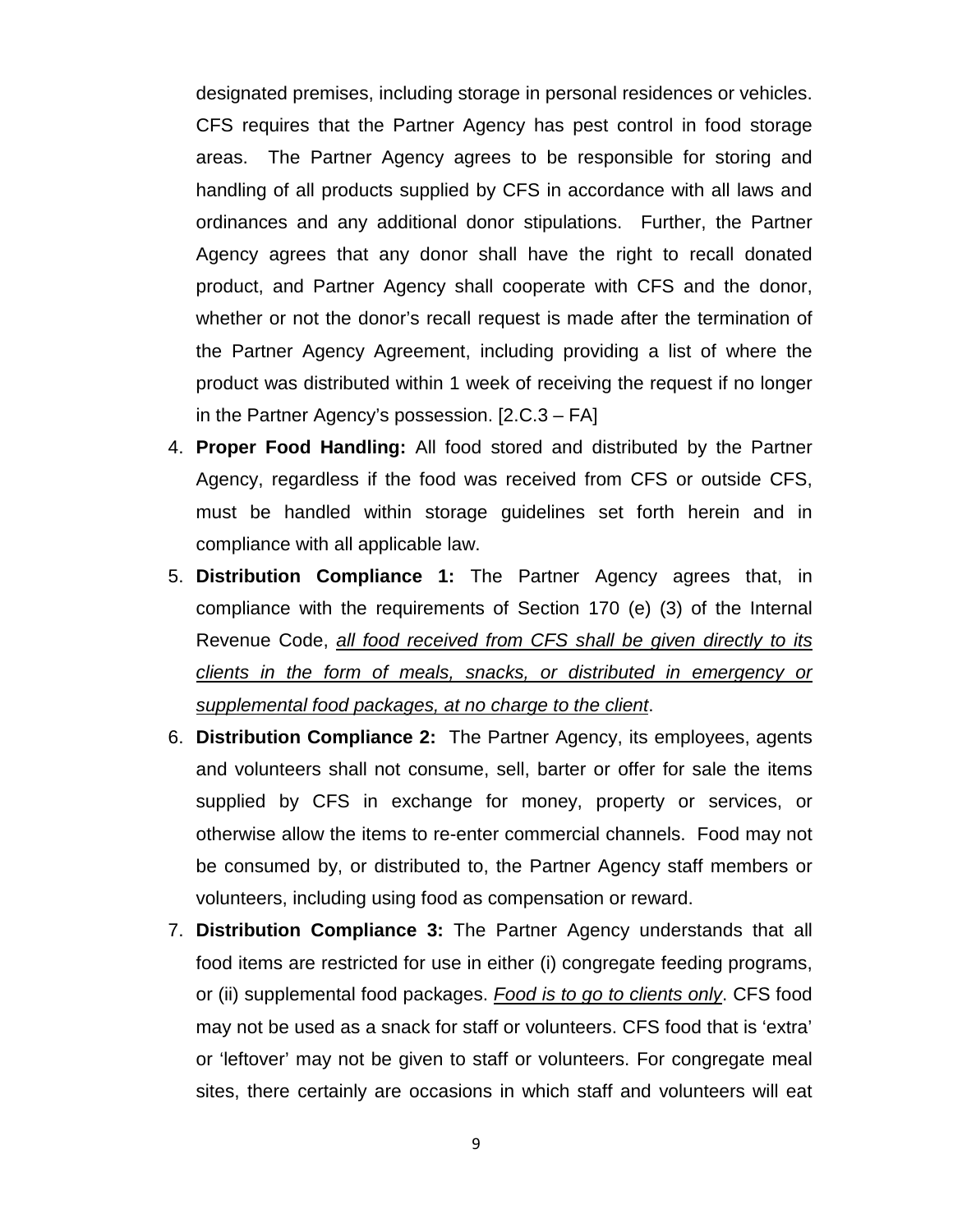with clients/customers, but food items should never go only to staff or volunteers. Staff or volunteers may only receive food from the Partner Agency if they legitimately qualify for programming as all other clients must. If this occurs, it is mandatory for the Partner Agency to have a written process documenting how this practice is equitable amongst all clients. CFS can assist the Partner Agency in creating this process. CFS strongly recommends: visibly posting the process for transparency, not allowing these clients to receive food before others, and having these clients receive food after work, not before (the client should not store food at the Partner Agency during their work shift). Remember, in these cases appearance is everything.

#### **From IRS 170 (e) (3) Feeding America Interpretive Guide:**

To determine if a practice is acceptable, scrutinize the practice from the perspective of: a product donor, an attorney, a media reporter, a board member, and the director. If the practice is acceptable when viewed from those vantage points, then it probably is within reason.

- 8. **Equitable Food Distribution:** The Partner Agency must make reasonable effort to distribute food equitably amongst its clients. To this end, it is highly recommended that every Partner Agency visibly post: Partner Agency hours of access, frequency of client access allowed, program eligibility, and guidelines for amount of food received (if each client does not receive the same amount of food, based on family size).
- 9. **Food Selection:** The Partner Agency also understands that CFS food items in limited supply will be distributed as available, based on the number of clients served, as reported by the Partner Agency.
- 10. **Anti-Discrimination Policy:** The Partner Agency will not refuse service to any client due to race, color, religion, sex, pregnancy, sexual orientation, gender identification, national origin, age, disability, medical condition (including genetic characteristics), veteran, or marital status, unfavorable discharge from the military or status as a protect veteran, or any other characteristic protected by federal, state, or local laws.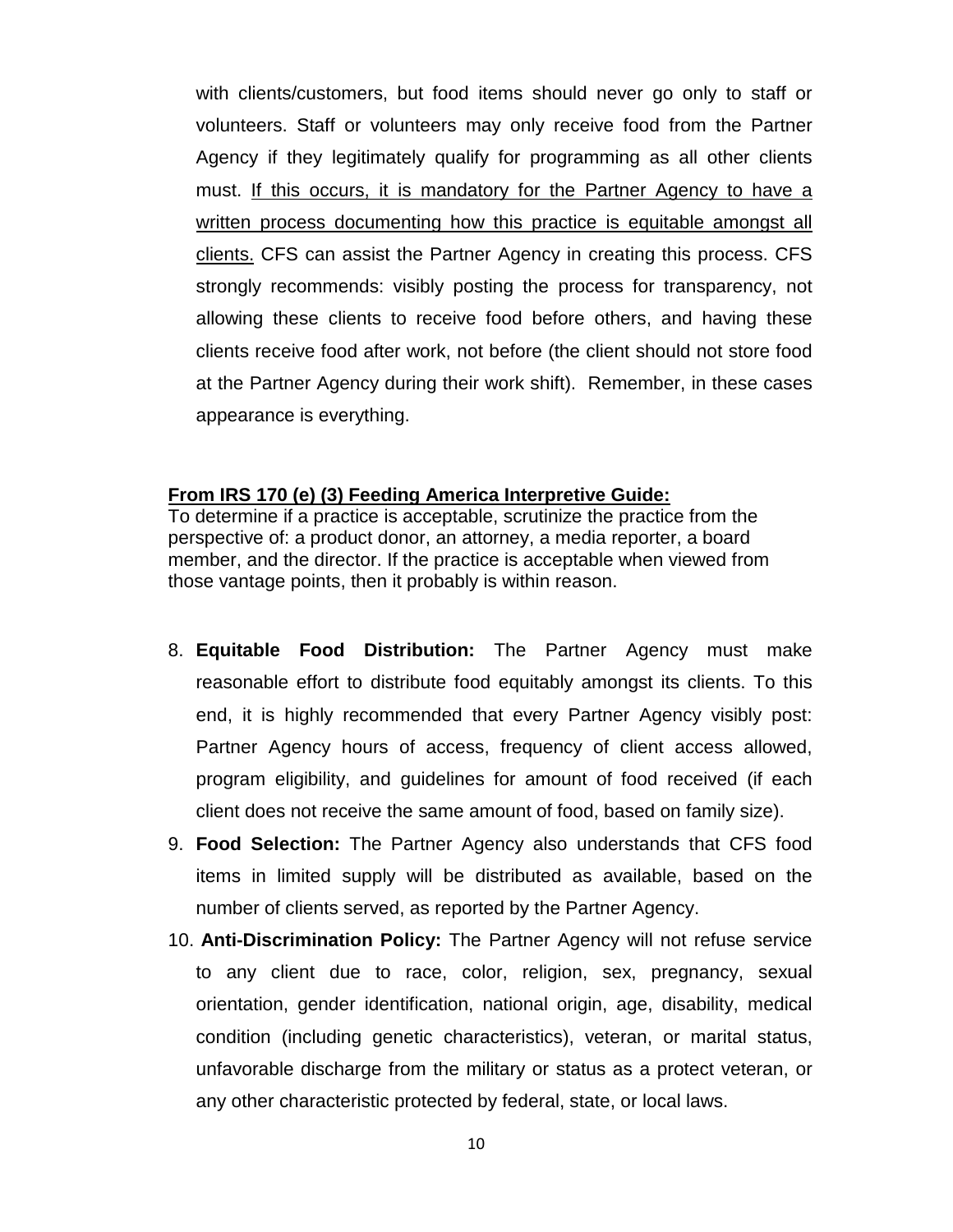- 11.**Food Receipt Recordkeeping:** The Partner Agency shall maintain accurate chronological records of all receipts for food received from CFS for at least one year.
- 12.**Client/meals Recordkeeping:** The Partner Agency agrees to maintain a record or number of clients/meals served throughout the year and provides that information to CFS on a monthly basis.
- 13.**Food Procured Outside of CFS:** The Partner Agency agrees to maintain a record of pounds of food procured, either through purchase or donation, outside of CFS each month and provide that information to CFS on a monthly basis.
- 14.**Food Acceptance:** The Partner Agency agrees that it accepts all food from CFS "as is." CFS, Feeding America, and the original donor expressly disclaim any implied warranties of merchantability or fitness for a particular purpose. There are no express warranties of relation to this donation of food. No person is authorized to give any warranties on behalf of the original donor or CFS to assume any liability for CFS or the original donor.
- 15.**Indemnification:** The Partner Agency releases CFS, Feeding America, and the original product donor from any liability resulting from the condition of the donated food. The Partner Agency further agrees to indemnify and hold harmless CFS and the original product donor from all liabilities, damages, losses, claims, causes or action at law or at equity, including reasonable court costs and attorneys' fees, and any obligation whatsoever arising out, of or attributed to, any action of the Partner Agency or any personnel utilized by the Partner Agency in connection with storage or use of the donated food.

# **2.3 BILLING PROCEDURES for ANNUAL PARTNER AGENCY FEE**

1. **Annual Partner Agency Fee Due Date:** The annual Partner Agency Fee is \$500 and is due by February  $28<sup>th</sup>$  for that year's Partnership.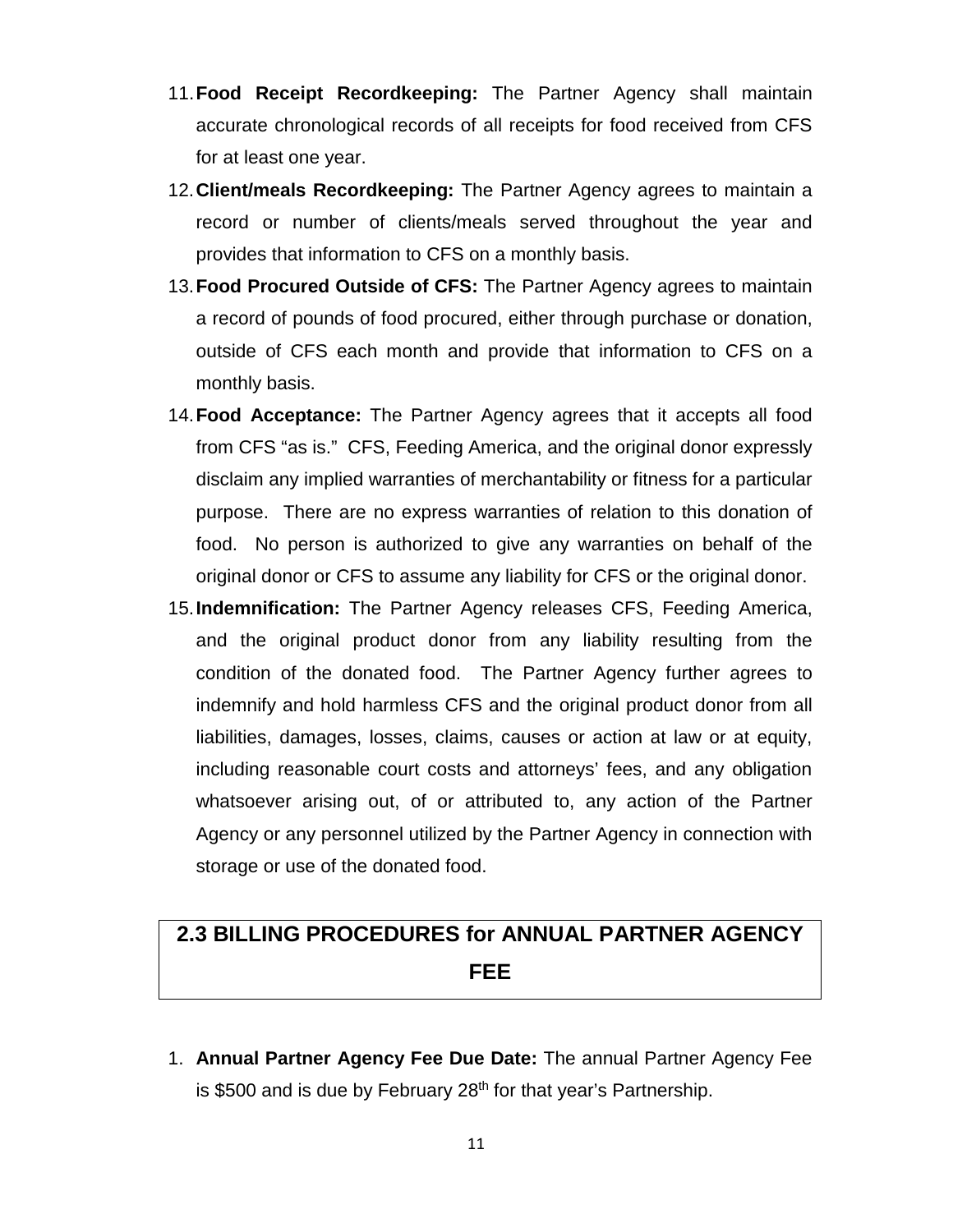2. **Annual Partner Agency Fee Payment:** Fee can be paid by check or by Visa, MasterCard, American Express, or Discover Card, but no cash, please.

## **2.4 PARTNER AGENCY MONITORING**

Each Partner Agency will be monitored bi-annually. This includes each program site of the Partner Agency where food is distributed. Some Partner Agencies may be monitored more often, as deemed appropriate by the Agency Relations Manager. The purpose of the monitoring visit is for CFS to get to know your Partner Agency better, explore ways to better serve you, ensure food is stored safely, and determine if food is being utilized properly. Monitoring visits will be conducted by the Agency Relations Manager.

## **2.5 PROBATION & SUSPENSION POLICY**

CFS will conduct an on-site visit of each Partner Agency prior to Partnership approval. Once approved, each Partner Agency is monitored on or after its sixmonth anniversary and again on or after its twelve-month anniversary. Following the first year, each Partner Agency will be monitored bi-annually. CFS reserves the right to monitor each Partner Agency more frequently. Monitoring may be conducted by on-site visits and/or oral or written communication. Any Partner Agency that is in violation (see list below) will be placed on probation.

#### **Violations**

- 1. Exchange of donated food or other products for money, property or services.
- 2. Removal of donated food or other products from an on-site program for private use.
- 3. Use of donated food or other products in a manner that is not related to the tax exempt purpose of the Partner Agency.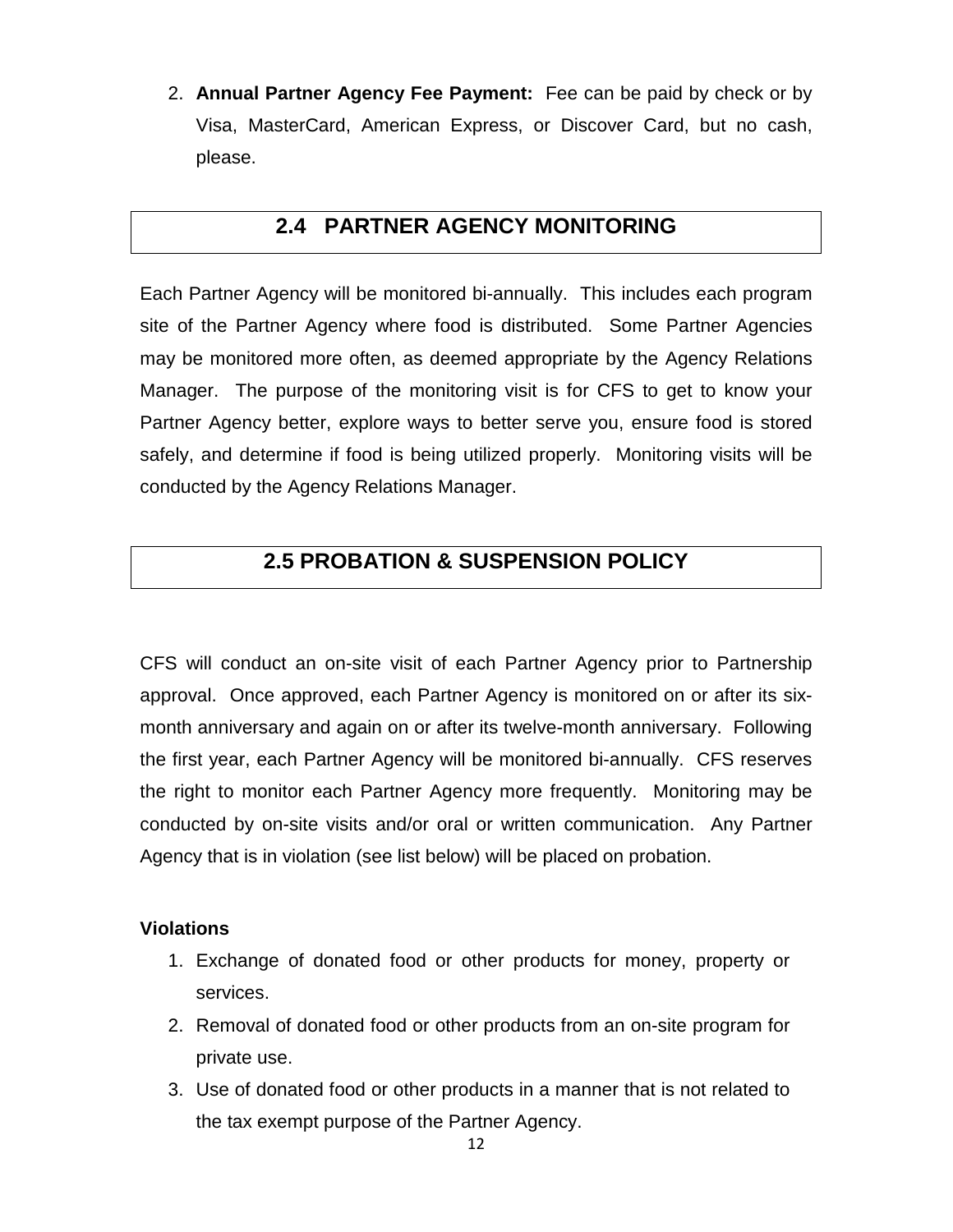- 4. Use of donated food for fundraising events either held by the Partner Agency, or fundraising events attended by the Partner Agency.
- 5. Improper storage, refrigeration or transport of donated food or other product.
- 6. Improper stockpiling of donated food or other product.
- 7. Violation of any state or local statute, ordinance, code or regulation.
- 8. Violation of the annual Partner Agency Agreement between Partner Agency and CFS (including monthly reporting deadlines).

#### **Termination; Probation; Suspension**

**Termination:** As set forth in the Partner Agency Agreement, CFS reserves the right to immediately terminate this Partner Agency Agreement in the event of a violation of the terms thereof.

**Probation:** The Agency Relations Manager and/or the Operations Director have the authority to place a Partner Agency on probation, which must be in writing. A Partner Agency may be placed on probation for a period not to exceed three months if found to be in violation as listed above. The Partner Agency may appeal its probationary status by delivering such appeal, in writing, to the Executive Director of CFS.

The purpose of the probationary period is to place a Partner Agency on notice that it must bring its program into compliance or it will be suspended. During the probationary period, the Agency Relations Manager and/or the Operations Director shall have the authority to extend the probationary period or to recommend suspension of the Partner Agency. The Partner Agency may appeal this decision as previously outlined. A Partner Agency's probationary status terminates when one of the following occurs:

1. The Partner Agency satisfies the Agency Relations Manager and/or Operations Director that the violation has been rectified; or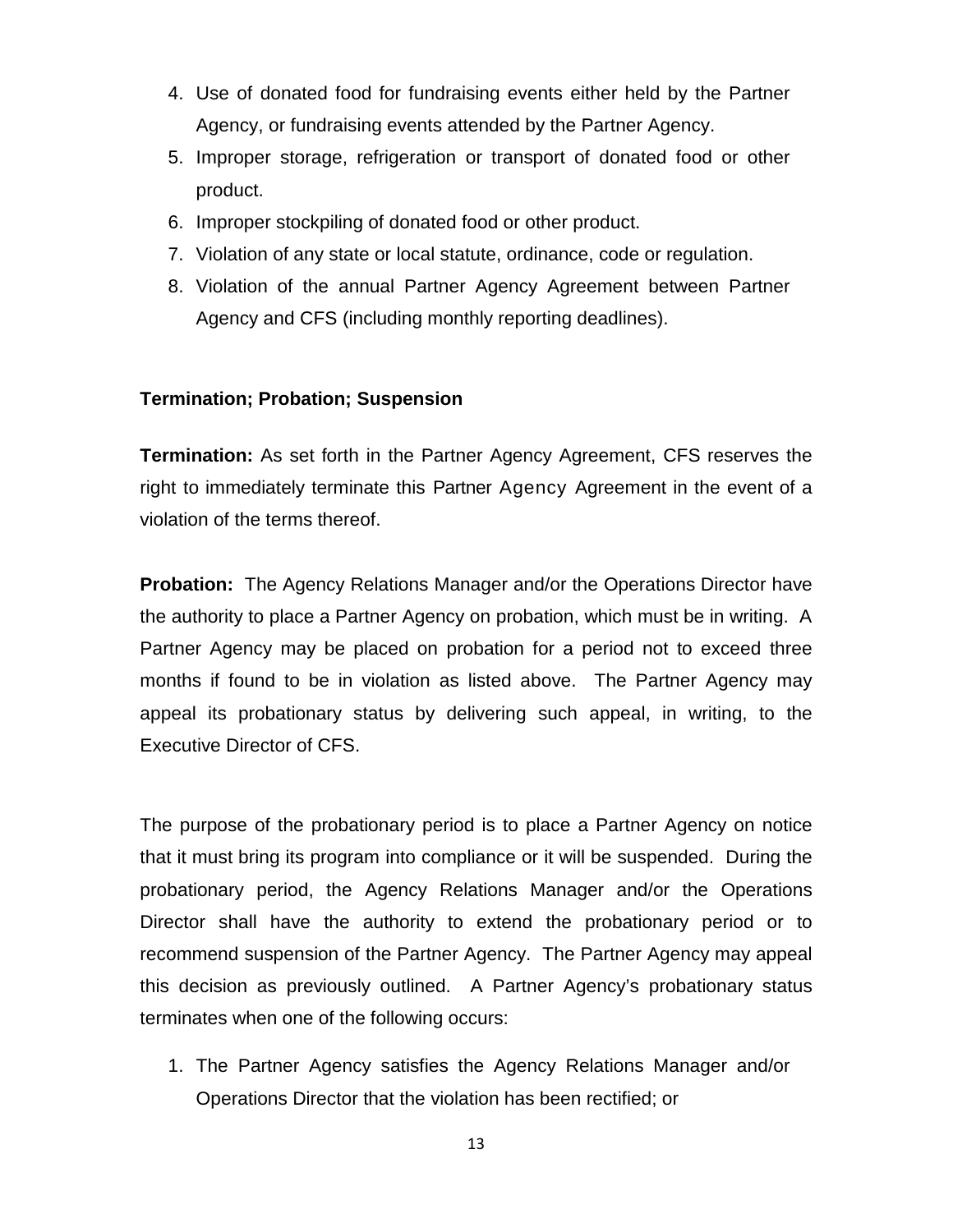2. The Partner Agency has been suspended by the CEO of CFS.

**Suspension:** A Partner Agency may be suspended, without first being place on probation, if found in non-compliance with Violations 1, 2, or 3. All other violations must be preceded by a probationary period for the violation in question, or not less than three other probationary periods, for not less than three offenses. A suspension shall not exceed six months. Upon suspension, a Partner Agency loses all the rights and privileges of a Partner Agency as well as its status as such. At the end of the suspension period, a Partner Agency may re-apply to become a Partner Agency of CFS.

**Inactivation:** If a Partner Agency or a program of a Partner Agency does not use CFS for a period of 12 months, its Partner Agency status will be changed to inactive. Partnership will be re-evaluated during the Partner Agency renewal period, at the end of the calendar year when Partner Agencies are notified of the \$500 annual fee for the upcoming year. A letter will be issued to the Partner Agency notifying of the possible change in Partner Agency status. For continued Partnership at CFS a Partner Agency must:

- 1. Set up a date and time for a monitoring visit with the Agency Relations Manager.
- 2. Indicate Partner Agency changes in program services that will require or enable the Partner Agency to begin using food from CFS.
- 3. If applicable, sign a Partner Agency Agreement and submit the \$500 annual Partner Agency fee.

## **2.6 GRIEVANCE POLICY**

CFS wishes to provide a comfortable and productive working relationship with its Partner Agency and their staff. To this end, CFS would like you to bring any grievances you may have about its staff or the organization in general to our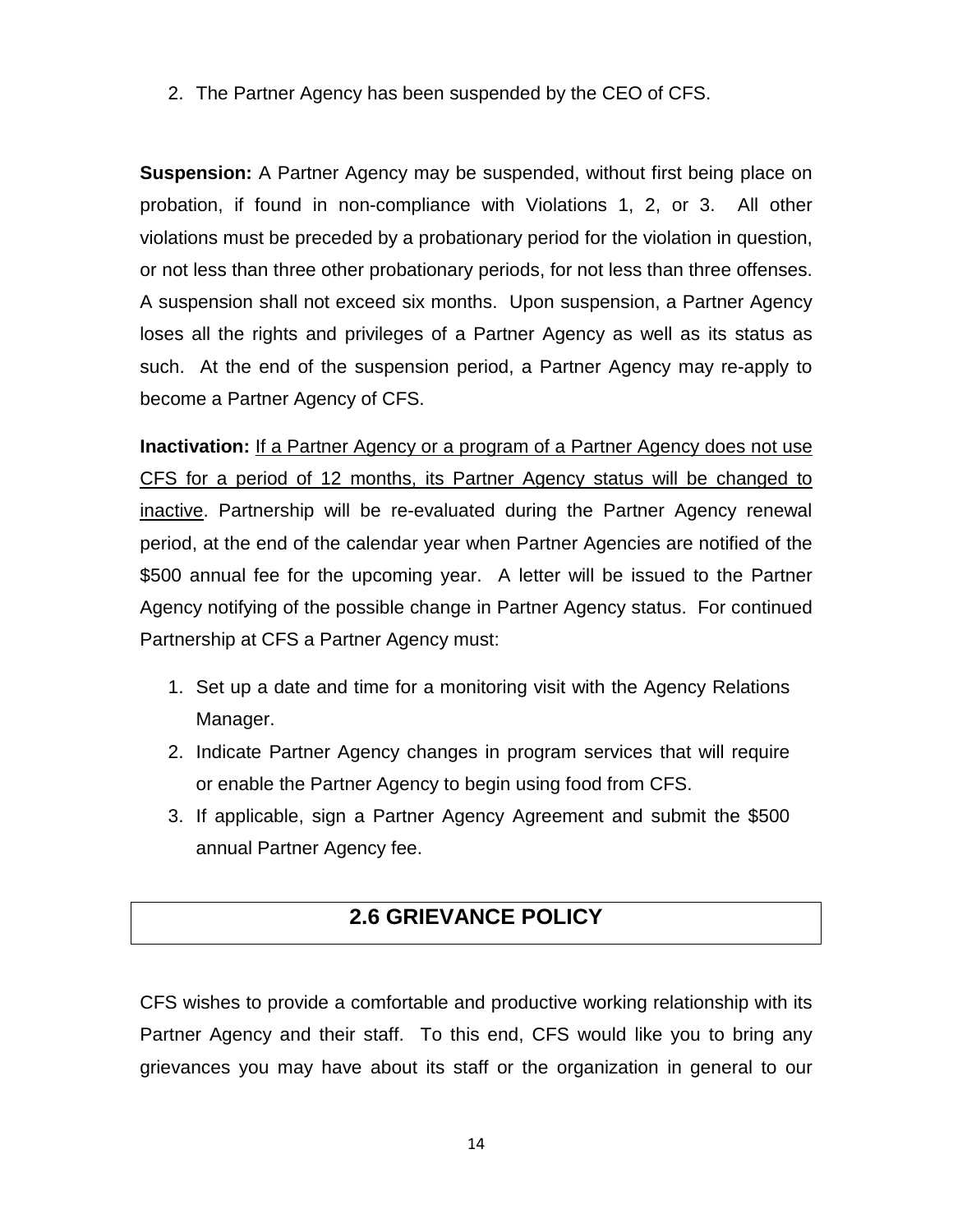attention. This Grievance Policy is designed to provide a prompt and orderly resolution to complaints or disputes arising between CFS and its Partner Agency.

- 1. If you have a complaint or issue you would like resolved or feel that there is inappropriate conduct or activity on the part of any CFS staff member, we request that you bring this concern to the Agency Relations Manager. The Agency Relations Manager will discuss the matter with you and determine the appropriate course of action. If this is not a satisfactory action, please see the Operations Director.
- 2. If you have discussed the matter with the Agency Relations Manager and do not believe you have received a sufficient response, we request that you notify the Operations Director in writing, explaining the problem, those persons involved and any suggested solution you may have to the problem.
- 3. If you do not receive a sufficient response from the Operations Director, please notify the Executive Director. At this level, the Executive Director may request a conference with you.
- 4. If the matter is not resolved after that conference, and you believe it still merits attention, it is requested that you immediately place your concerns in writing and bring the matter forward to the CFS Board of Directors. The Executive Director will provide you with Board Chair's contact information.
- 5. If you consider the matter an emergency, legal, ethical or safety issue, use your best judgment to expedite the complaint process.

## **3.1 INVENTORY & WAREHOUSE INFORMATION**

- 1. **CFS Warehouse Agency Shopping Hours**: Monday 9:00 am 2:00 pm, Tuesday 9:00 am – 6:00 pm, Wednesday 9:00 am – 2:00 pm.
- 2. **CFS Office Hours:** Monday Friday 8:00 am 5:00 pm.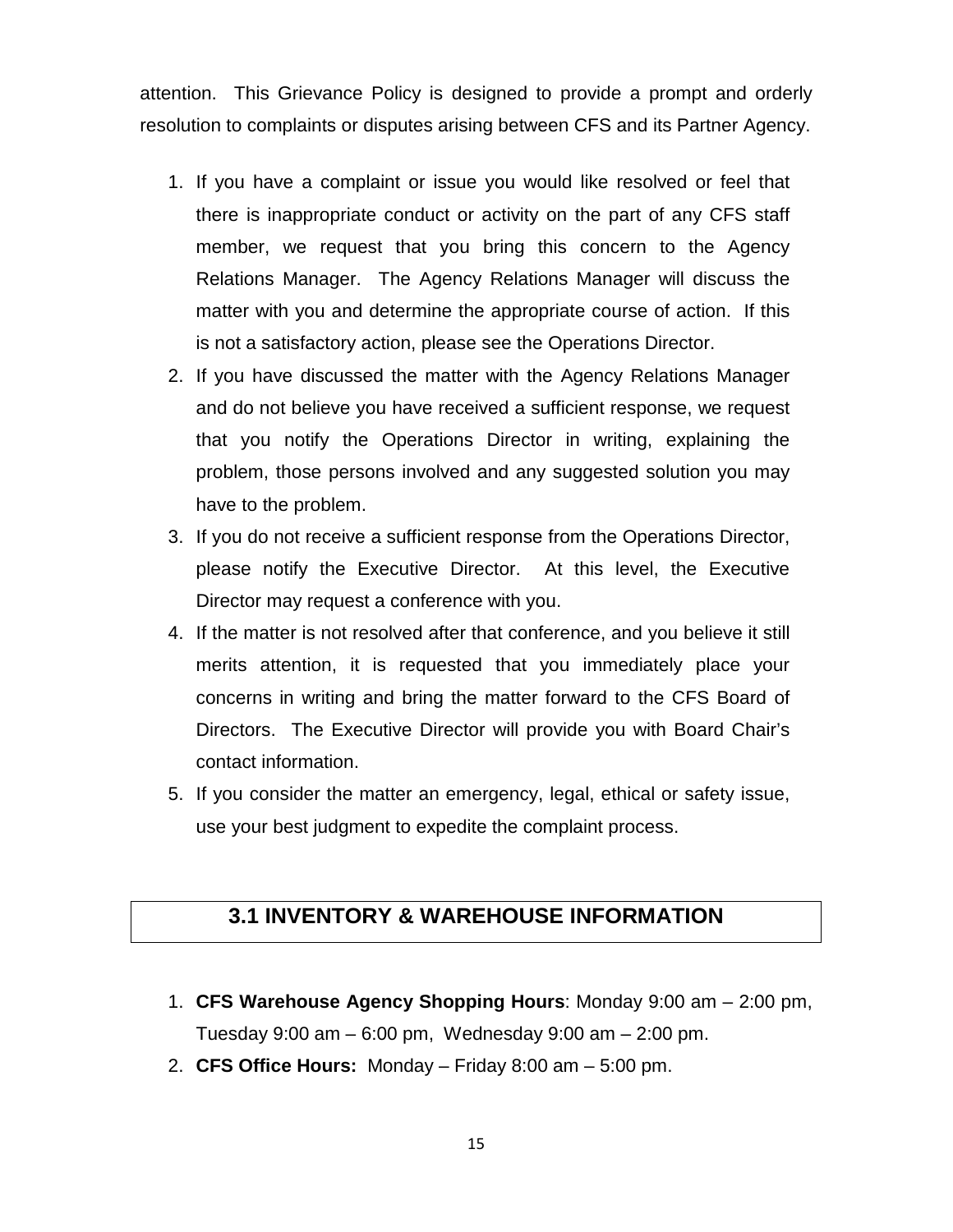- 3. **Warehouse Closures:** The CFS warehouse will be closed for most major holidays, an annual staff planning day, and for inventory purposes on the last working day of the fiscal year which starts July 1 and ends June 30 of each year.
- 4. **Inclement Weather Closing**: CFS closes accordingly when *both* Boulder Valley and St. Vrain School Districts are closed due to inclement weather. CFS *may* be closed if only one of the Boulder Valley or St. Vrain Valley School Districts is closed due to inclement weather. In this event, CFS will record a voicemail message on the main phone line (303**-**652-3663) and will arrange a notice to be shown on local television news stations to inform Partner Agencies of the closure. CFS will, as possible, contact Partner Agencies scheduled to receive a food order on the day of closure.
- 5. **Scheduled Closings:** All scheduled closings will be posted in the warehouse at least 2 weeks prior to the close date.
- 6. **Children:** Small children must remain in close proximity of an adult while in the CFS warehouse. Children 14 years old and younger must be accompanied by an adult who is 21 years or over at all times while in the CFS warehouse.
- 7. **Parking:** While shopping, please park in the CFS parking area only on the east side of the building, and do not block, or park in, any empty truck docks.
- 8. **Warehouse Regulations:** No smoking, eating, drinking, use of cell phones, or open-toed shoes or sandals is allowed in the warehouse.

## **3.2 AUTHORIZED SHOPPERS**

1. **Authorized Shoppers**: Each Partner Agency will designate staff and/or volunteers to be Authorized Shoppers. Clients, or those who will ultimately receive the food, are not eligible to be Authorized Shoppers. If the Authorized Shopper wishes to bring anyone to the warehouse to assist in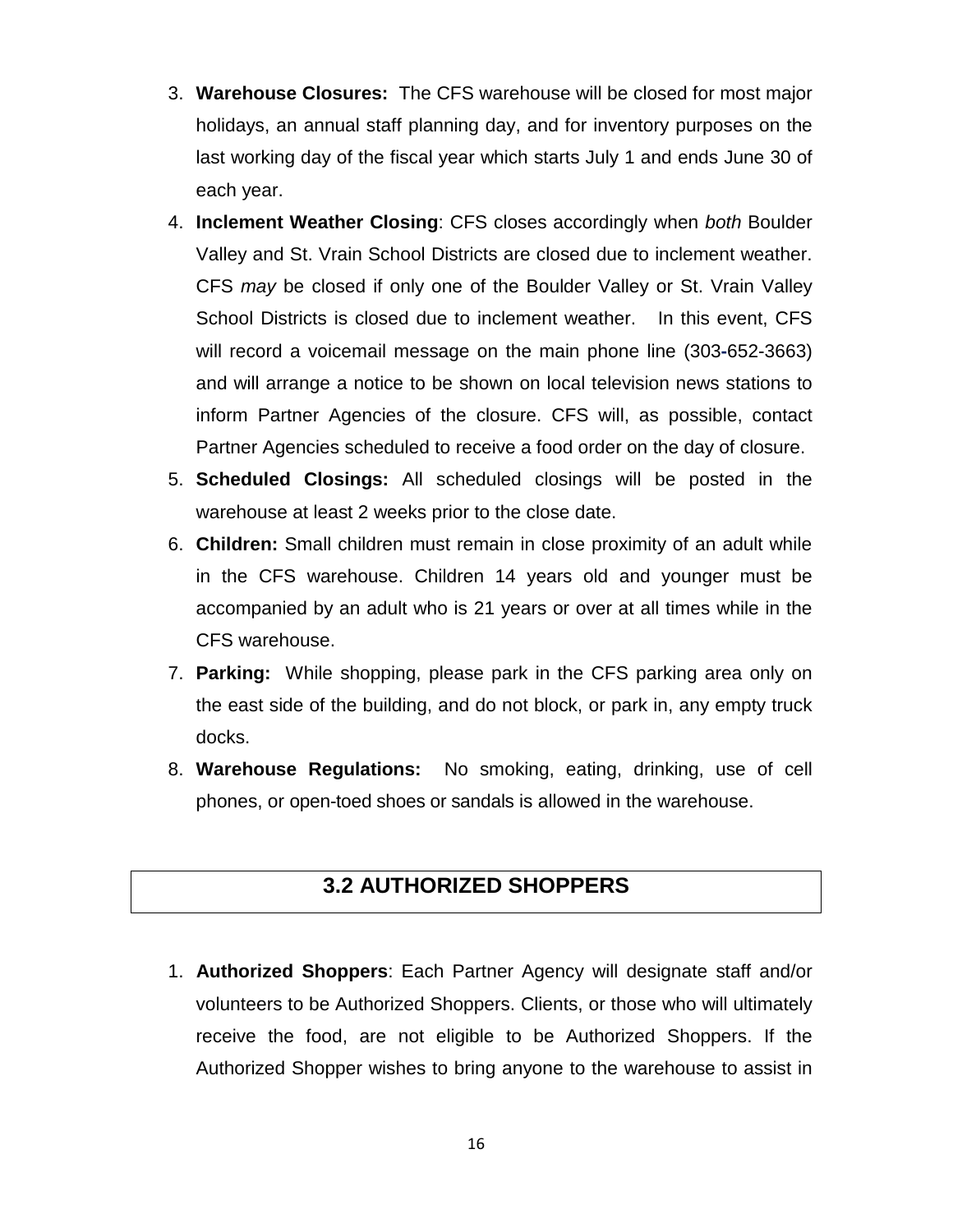shopping, including clients, the Agency Relations Manager must give prior approval.

- 2. **Shopper's Card:** All Partner Agencies will be issued a yellow CFS Shopper's Card for each of its Authorized Shoppers. The information on the card will include: the Partner Agency name, Authorized Shopper's name, and the signature of the Agency Relations Manager. Authorization to shop at CFS is specific to the cardholder and is not generic to Partner Agency or its Program(s) as entities. Only the Authorized Shopper is allowed to use the card and shop.
- 3. **Presentation of Shopper's Card:** The Authorized Shopper must show the card to a CFS staff member or volunteer on each shopping visit.
- 4. **Lost or Stolen Shopper's Card:** If the card is lost or stolen, the Partner Agency should the Agency Relations Manager immediately. It is the responsibility of the Partner Agency to safeguard the Shopper's Card.
- 5. **Change in Authorized Shopper:** A Partner Agency program director is the point of contact with CFS for changes with Authorized Shoppers. All communication on Authorized Shoppers should be between the Partner Agency program director and the CFS Agency Relations Manager. As Partner Agency staff members and volunteers retire from being Authorized Shoppers, CFS must be made aware. Likewise, if the Partner Agency wishes to add an Authorized Shopper, the Agency Relations Manager must be notified via email to schedule a shopper orientation. Orientations will not be conducted without first being scheduled by a Partner Agency program director (e.g. no drop ins).

## **3.3 SHOPPING & CHECK-IN/CHECK-OUT PROCEDURES**

- 1. **Shopping Hours:** Partner Agency may shop at CFS on Monday 9:00 am – 2:00 pm, Tuesday 9:00 am – 6:00 pm, Wednesday 9:00 am – 2:00 pm.
- 2. **Shopper Check In:** All Authorized Shoppers must have a yellow Shopper's Card in order to shop and must present it at time of check-in.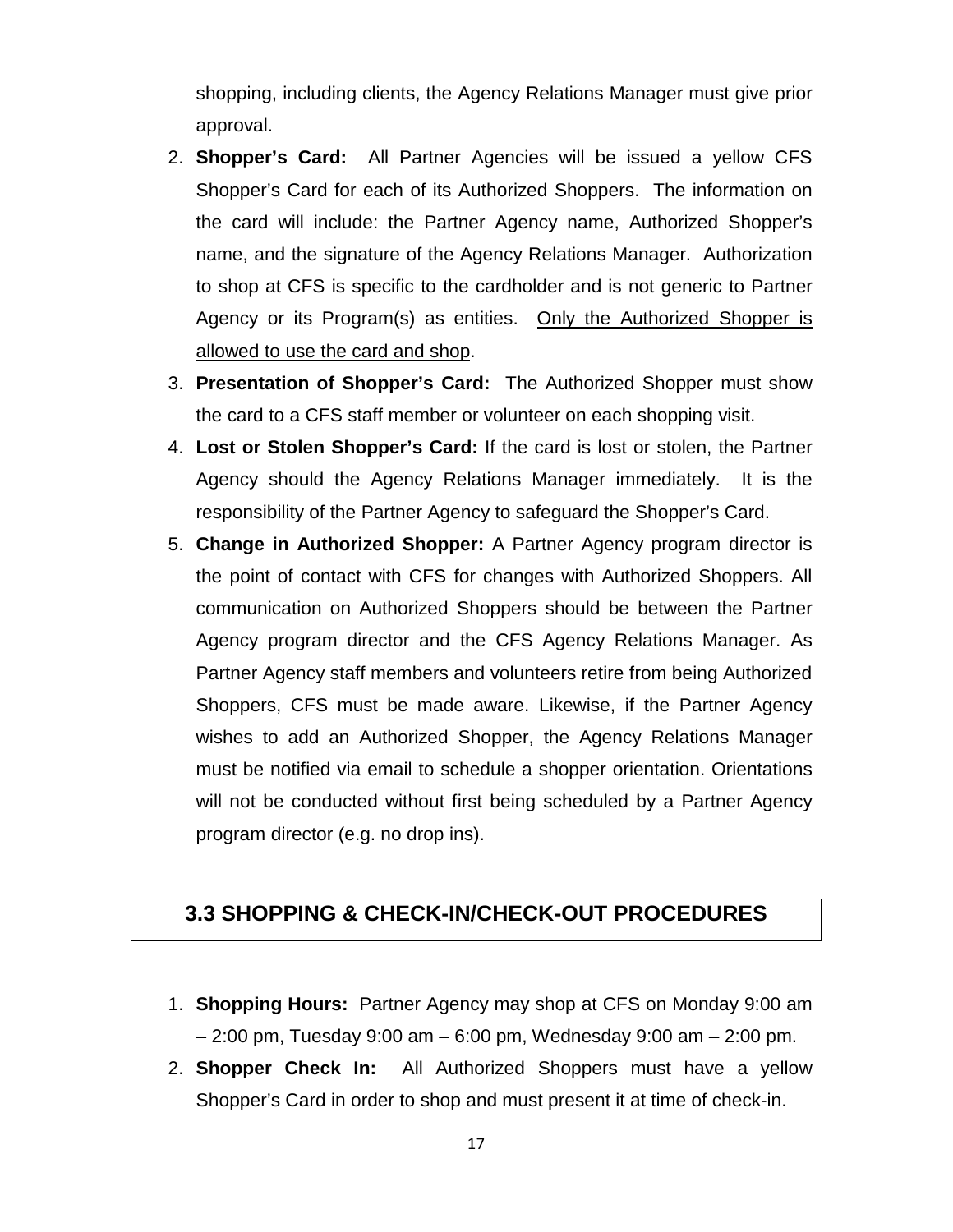- 3. **Designated Shopping Areas:** Authorized Shoppers may shop in the designated shopping areas only, as presented in the Shopper's Orientation Trainings. The adjacent Feeding Families shop floor, sorting area, large walk-in coolers and freezer, and the back pallet storage area are off limits to shoppers.
- 4. **Case Lots:** Items on the case aisle are to be taken by the case only. *Do not open cases and take individual items*.
- 5. **Categorize Items:** As you are shopping, bag or box the items you are shopping for according to category (i.e., dairy, bakery, produce) to help facilitate a quick checkout for you and other Authorized Shoppers.
- 6. **Checkout:** After shopping is completed, proceed to the check-in/checkout area at the front of the warehouse and present to the checkout person your shopper's card again.
- 7. **Checkout Computer Input:** The checkout person enters the number of cases and will weigh the non-case items into the computer.
- 8. **Invoices:** Two invoices are printed out; one invoice is signed for CFS records and the other invoice will be given to you for your Partner Agency records.
- 9. **Maintain Invoice Copies:** Although there is no cost for the food received from CFS, please keep the copies of the invoices on file for one year, as required by CFS' contract with Feeding America. These are very important in notices of product recalls, which may happen frequently. (If you do receive notice of a product recall, ALWAYS check your physical inventory to verify that you do not have any of the recalled product in your pantry).

## **4.1 DRY STORAGE GUIDELINES**

1. **Dry Food Storage:** Food may be stored on a shelf, on an empty box, or on a pallet. Never leave food on the floor or closer than four inches from the floor for any length of time. Do not store food in cupboards over the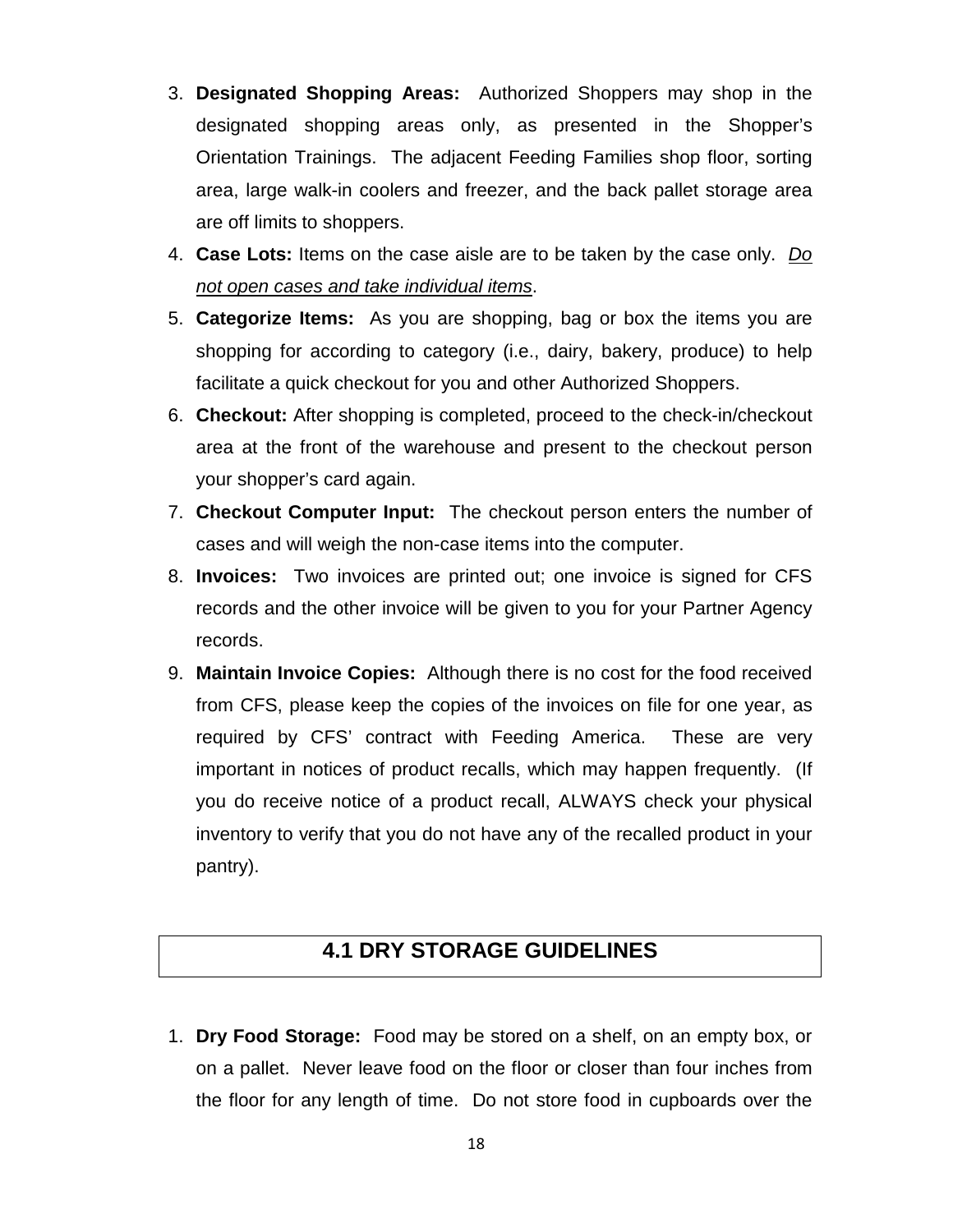stove or refrigerator. The heat will shorten the amount of time the food will stay fresh.

- 2. **Best Dry Food Storage:** The ideal condition for dry food storage is on mobile racking on casters located six inches away from the wall. This allows for periodic and documented inspections each month.
- 3. **Wall Clearance Conditions:** When wall clearance prohibits the ideal condition explained in item #2, or when the ideal is not possible or practical, monthly documented inspections underneath all shelves or racks is required. This includes the removal of all products from a shelf or rack and the inspection and cleaning of the area between the wall and product storage area.
	- a. The documented inspections should focus on sanitization, pest control deficiencies, and best food handling practices.
	- b. Cleaning is defined as wiping with a cloth saturated with a chlorine solution of the proper sanitization strength, usually 2 capfuls/5 gallons.
- 4. **Plastic Totes or Bins:** For products other than metal or glass packed containers, it is highly recommended that sealable plastic totes or bins be used to allow for easy inspection, cleaning and sanitizing.
- 5. **Safe Storage Practices:** Food/paper products must be stored with appropriate separation from non-food/paper products. Paper products are defined as personal items, including as feminine hygiene items, diapers, and adult sanitary products, and limited types of household items, including plates, napkins, towels, toilet paper, and facial tissue. All other items, such as cleaners/chemicals, empty boxes/cardboard, pallets, other household items, are classified as non-food/paper products. To attain appropriate separation, these items must be stored either below or 4 feet away from food/paper products. If this storage requirement is a hardship for the Partner Agency, contact the Agency Relations Manager for further guidance.
- 6. **First In First Out (FIFO):** In general, use the FIFO rule. Food brought into your facility first (older foods) should be distributed before foods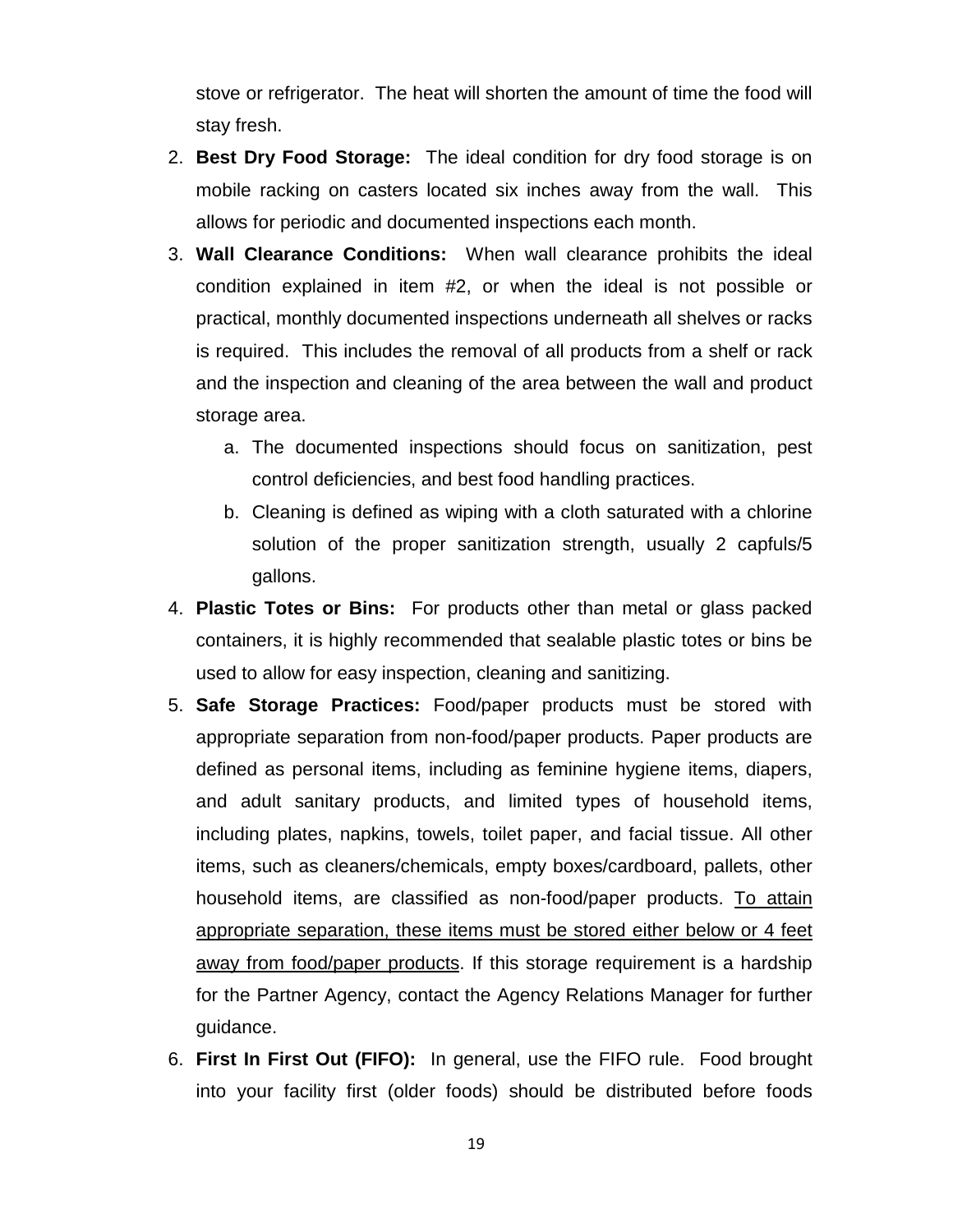brought in at a later date. This rule is meant to reduce the amount of time that food is stored.

## **4.2 REFRIGERATED FOOD STORAGE**

- 1. **Refrigeration and Bacteria:** Refrigeration slows bacterial growth. Bacteria grow most rapidly in the range of 40° and 140° F. There are two completely different families of bacteria: pathogenic bacteria, the kind that cause food borne illness, and spoilage bacteria, the kind of bacteria that cause foods to deteriorate and develop unpleasant odors, tastes, and textures.
	- a. *Pathogenic bacteria* can grow rapidly in the "Danger Zone," the temperature range between 40° F and 140° F, but they do not generally affect the taste, smell, or appearance of food. In other words, one cannot tell that a pathogen is present.
	- b. *Spoilage bacteria* can grow at low temperatures outside the 'Danger Zone' such as in the refrigerator, even below 40° F. Eventually they cause food to develop off or bad tastes and smells. Most people would not choose to eat spoiled food, but if they did, they probably would not get sick. It usually comes down to an issue of quality versus safety.
	- c. **Government Website:** Much of the above information may be referenced at a structure of the structure of the structure of the structure of the structure of the structure www.fsis.usda.gov/Fact Sheets/Refrigeration & Food Safety/inde x.asp
- 2. **Refrigeration Temperature:** Refrigerated food must be stored at 40°F or below. A thermometer must be kept in the refrigerator to monitor the temperature.
- 3. **Temperature Log:** The use of a temperature log for each refrigeration unit is required. Temperatures should be monitored and recorded commensurate with the frequency of distribution. For best food safety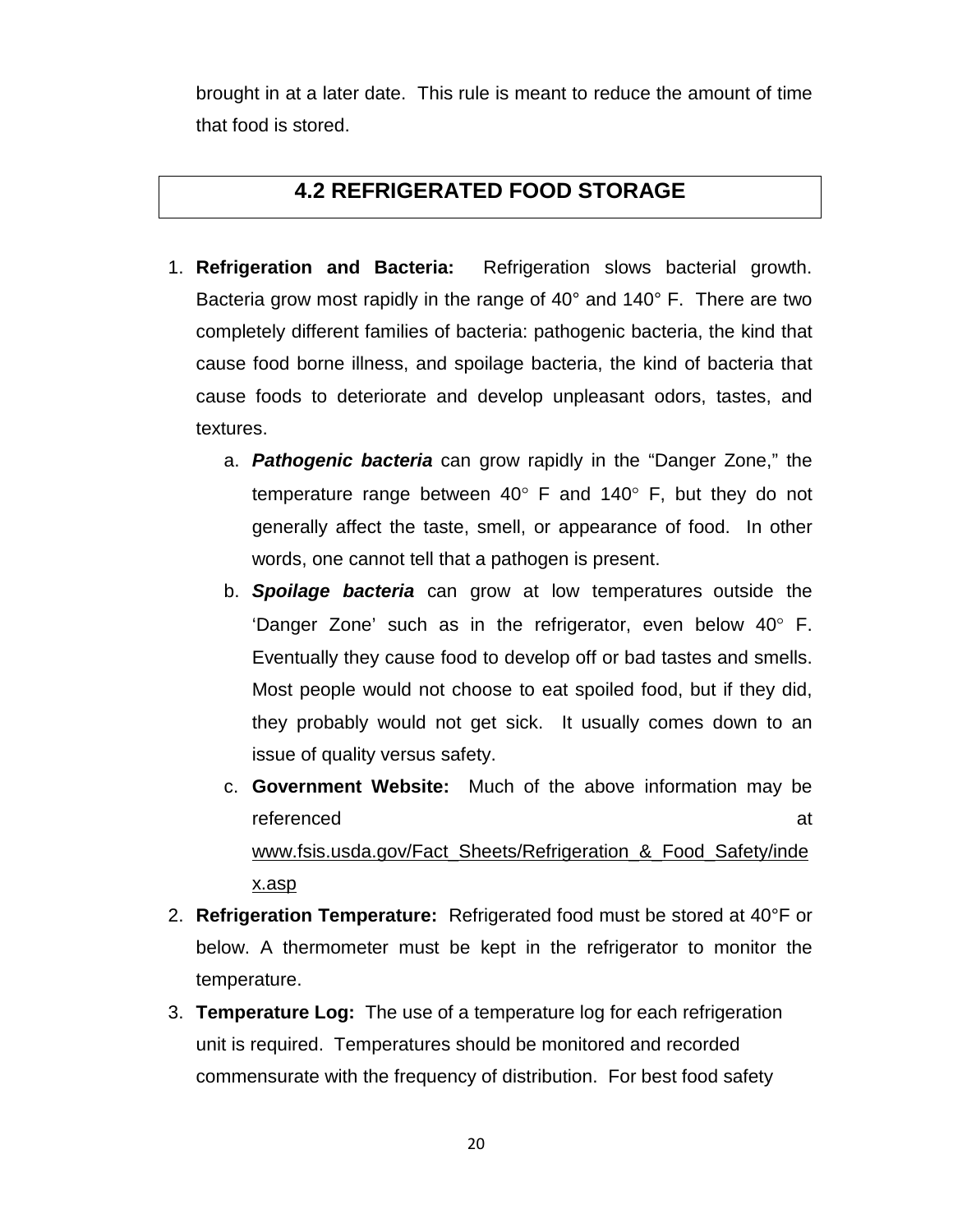practices, CFS requires temperature recording twice on all operation days.

4. **Food Stored Temporarily Outside Refrigeration:** There are certain limited situations where refrigerated food may be safely stored for a limited amount of time outside of a powered refrigeration unit. CFS will work directly with individual Partner Agencies to ensure that refrigerated food is distributed safely and effectively.

## **4.3 FROZEN FOOD STORAGE**

- 1. **Frozen Storage:** Freezing is the best way to preserve the fresh-like qualities of food. Frozen food must be stored constantly at 0° F or below. A thermometer must be kept in each freezer to monitor the temperature. [FA]
- **2. Temperature Log:** The use of a temperature log for each freezer unit is required. Temperatures should be monitored and recorded commensurate with the frequency of distribution. For best food safety practices, CFS requires temperature recording twice on all operation days.

### **4.4 REPACKAGING GUIDELINES**

1. **Repackaging of food**: *CFS strongly recommends that Partner Agencies do not repackage food (such as cereal, flour, dry beans), without obtaining approval from Boulder or Broomfield County's Public Health Department*. Repackaging food demands a thorough process and high standards, critical for safe food handling for the end consumer. If the Partner Agency chooses to repackage food, CFS strongly recommends:

• Maintain a clean and designated space for the repackaging that is not used for any other purpose.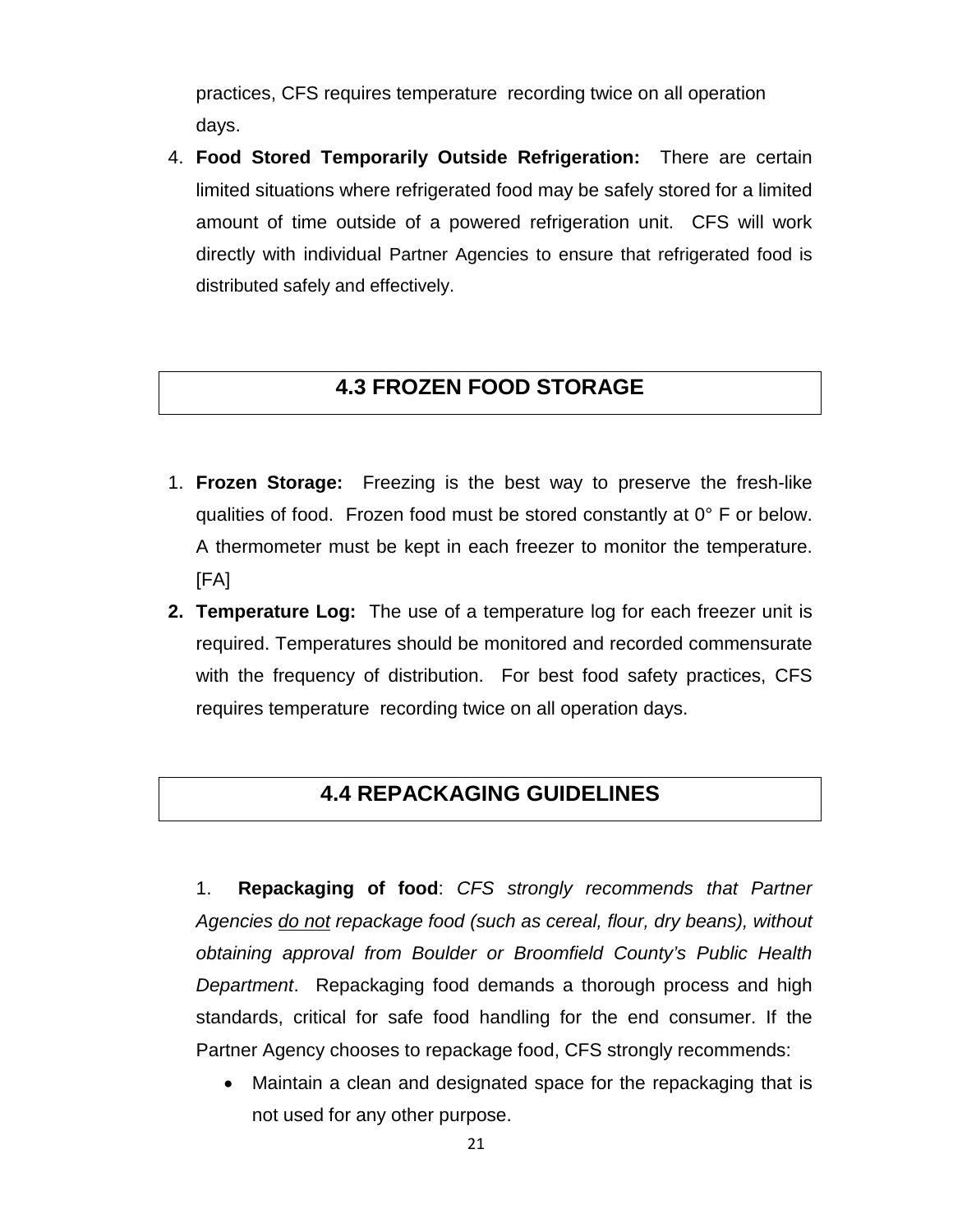- All safe food handling practices must be followed, including:
	- Before and after repackaging, wash, rinse and sanitize all repack materials (workspace, plastic bins, utensils, etc.) The floor must be sweep and sanitized regularly.
	- Anyone repackaging food must wash their hands at a hand washing station prior to working, as well as wear gloves and a hairnet throughout the work.
	- Anyone repackaging food may not have exposed cuts or sores, illness, or be eating, chewing gum, or drinking.
	- All repackaged products must be labeled so the product is identifiable.
	- For example, to be consistent with FDA regulations, all packaged product that CFS distributes includes five labeling components: 1) the manufacturer/packager name, 2) product name, 3) ingredient list

4) date (packed on, use by, etc), 5) product weight.

- These labeling components ultimately allow the end consumer to be informed about the product they will consume (allergy awareness, nutrition value, and age). The labeling is also critical for product recall tracking.
- 3. **Repackaging of nonfood**: Partner Agencies may likewise elect to repackage nonfood, such as toiletries, for clients. For the protection of the individual handling the product and the end consumer, the above guidelines are also recommended. The workspace for food and nonfood handling must be separated.
- *4.* **USDA TEFAP food:** *The USDA strictly prohibits the separation and repackagaing of all TEFAP commodities.*

## **4.5 MEAL/SNACK PROGRAM REQUIREMENTS**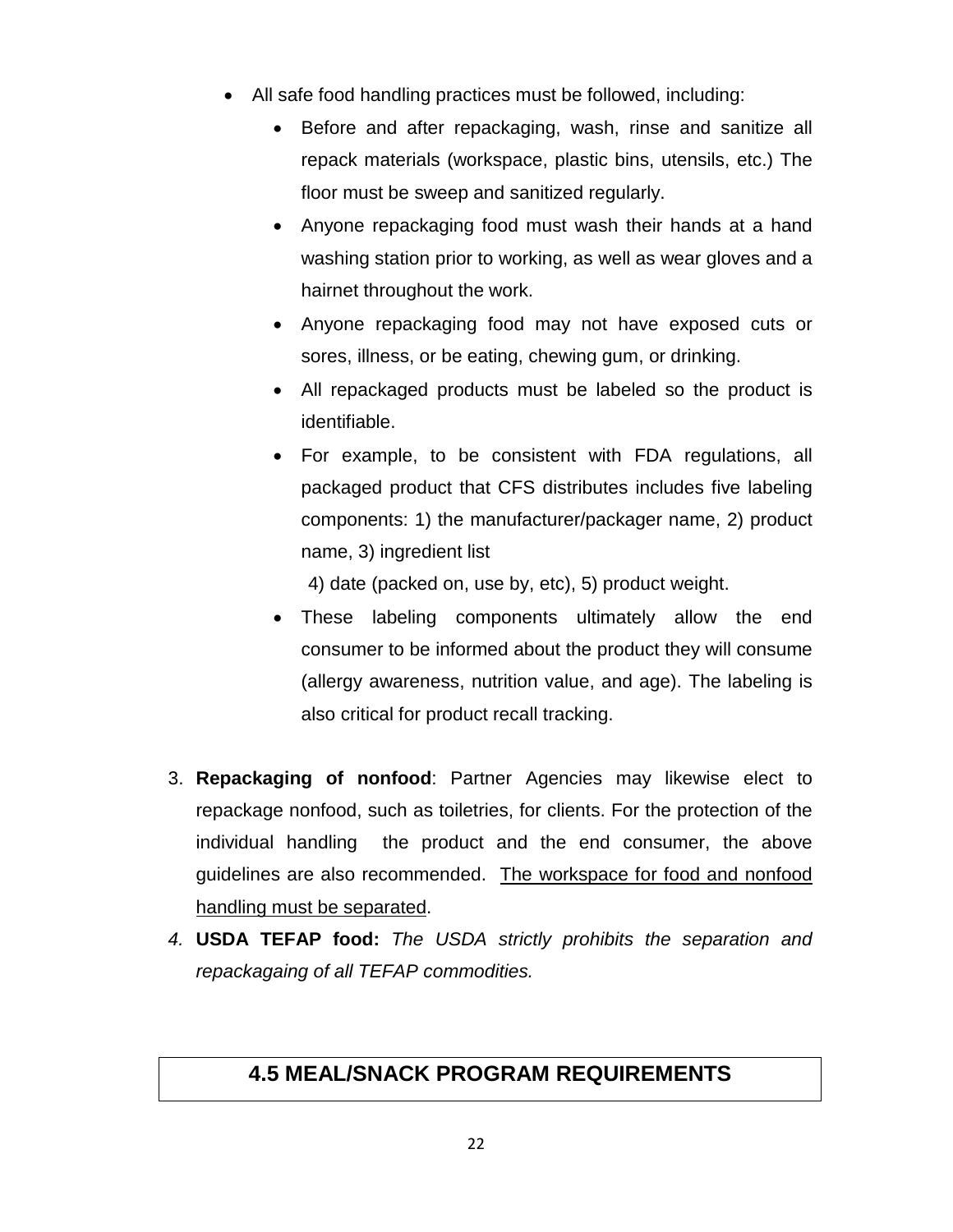1. Each Partner Agency or Partner Agency program, if operating any meal/snack program, must contact the County Health Department to determine if their kitchen requires a food service license.

## **4.6 PERISHABLE PRODUCT USE-BY DATE GUIDELINES**

#### **\*The following are guidelines.**

**Expiration date**: This is a manufacturer determined date and can be extended based on industry practice.

**Sell by date**: This is a manufacturer date for best product freshness in a retail setting and can be extended based on industry practice.

**Best by date**: This is a manufacturer date for best product freshness in a retail setting and can be extended based on industry practice.

**Use by date**: This date should be considered a firm date beyond which the food should **NOT** be consumed. This can be a food safety issue.

**No code date**: Industry practice says this product has a 2+ year shelf life and should be distributed following the non-perishable product guidelines and distributed within 6 months.

#### **By Category**

#### **Non-perishable food**:

- Canned: 12 months
- Boxed: 6 months

**Bakery**: Distribute up to 4 days past sell by date (unless frozen) or until visual inspection shows product is unusable.

#### **Refrigerated Dairy**:

- Milk  $-7$  days
- Cheese  $-14$  days
- Yogurt 10 days

#### **Refrigerated Plant based-dairy substitutes**:

- Liquid nondairy (soy, almond, rice milks etc.) up to 6 months past code date
- Other nondairy (soy yogurt, etc.) 14 days

#### **100% Juice Refrigerated:** 14 days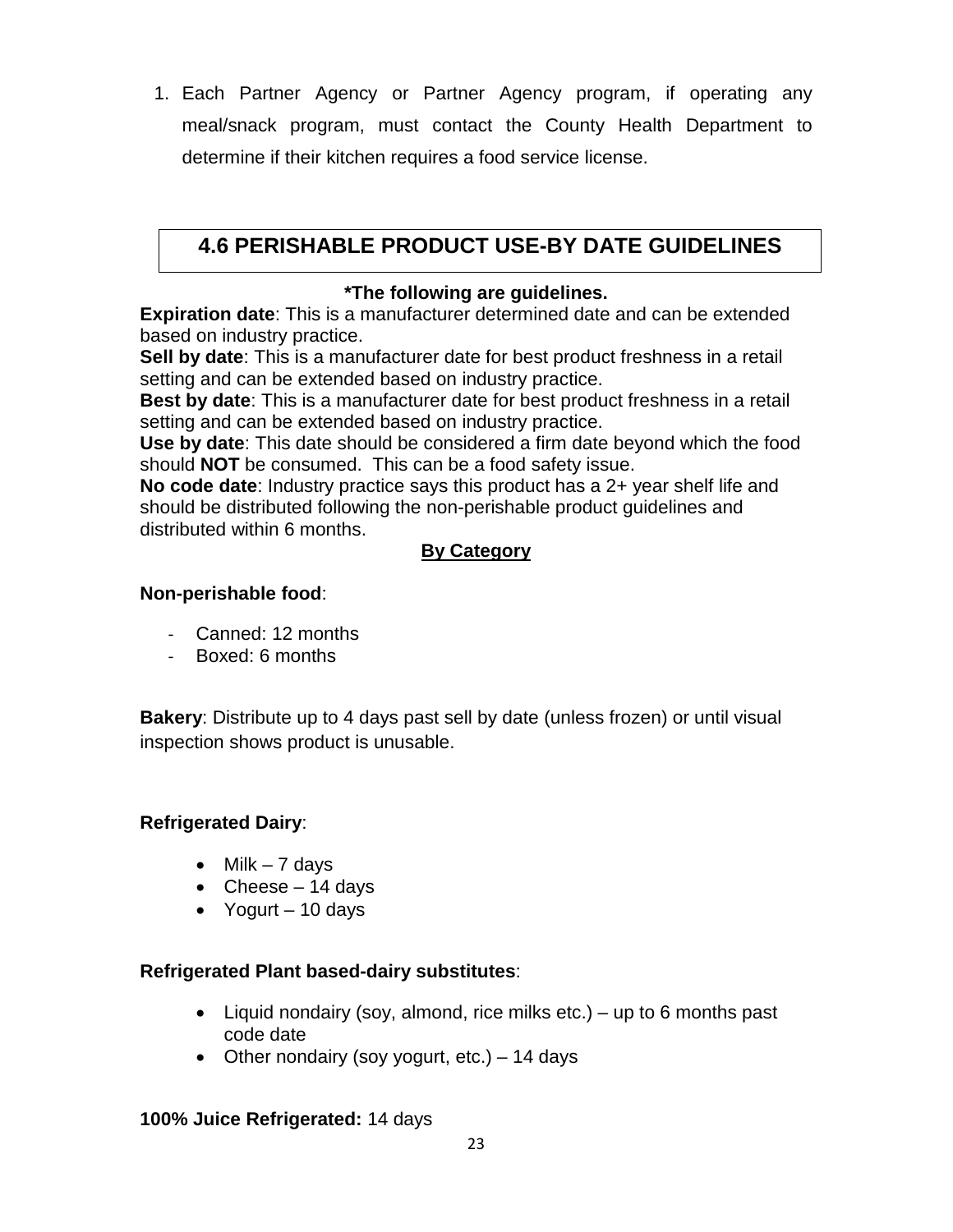**Eggs In Shell**: 21 days

**Liquid eggs**: 7 days

**Meat**: MUST be frozen on or by the sell by date and can then be used for up to 1 year (includes non-meat substitutes – Tofu, Tempeh, Saitan, etc.)

**Prep Meals FROZEN**: MUST be frozen on or by the sell by date and can then be used for up to 1 year.

**Prep Meals REFRIGERATED (includes, deli meat and cut produce)**: Distribute within 3 days of sell by date if properly refrigerated

**Baby food/formula:** Do NOT consume past the code date. Do not put into inventory with fewer than 60 days left to the code date. Do not distribute with fewer than 30 days left to the code date.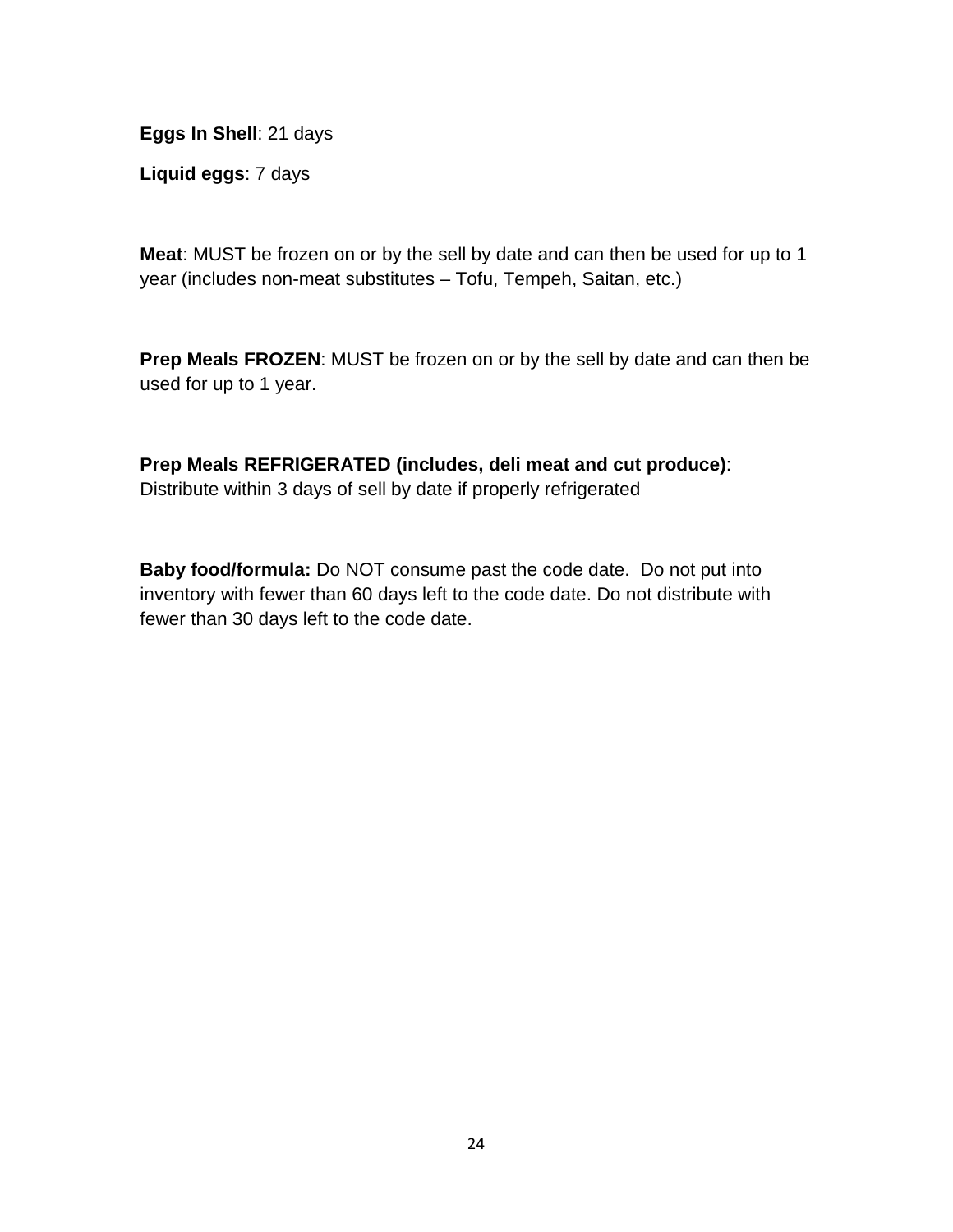# **5.1 ADDITIONAL RESOURCES & WEBSITES**

| The CFS website, containing<br>hours, location, contact<br>information, facts and figures.<br>Download the most recent annual<br>report. | www.communityfoodshare.org                                   |  |  |
|------------------------------------------------------------------------------------------------------------------------------------------|--------------------------------------------------------------|--|--|
| <b>Partner Agency Toolbox:</b><br>Resources, 'Partnering to End<br>Hunger' conference documents,<br>etc.                                 | http://communityfoodshare.org/agency-resources/              |  |  |
| <b>CFS' Facebook page</b>                                                                                                                | www.facebook.com/communityfoodshare                          |  |  |
| <b>CFS online university - free food</b><br>safety training                                                                              | http://firstnetcampus.com/foodbank/entities/cfs/login.htm    |  |  |
| Feeding America - The nation-<br>wide network of food banks.                                                                             | www.feedingamerica.org                                       |  |  |
| <b>Healthy Food Bank Hub:</b><br>Recipes, tools, education on<br>healthy eating.                                                         | http://healthyfoodbankhub.feedingamerica.org/                |  |  |
| Food Research Action Center -<br>National anti-hunger advocacy<br>organization.                                                          | www.frac.org                                                 |  |  |
| Hunger Free Colorado - a<br>statewide anti-hunger advocacy<br>organization                                                               | http://www.hungerfreecolorado.org                            |  |  |
| The Food Keeper - a-consumer<br>guide to food quality and safe<br>handling                                                               | http://www.arhungeralliance.org/Food_Keeper_Brochur<br>e.pdf |  |  |
| <b>USDA food safety information</b>                                                                                                      | www.fsis.usda.gov                                            |  |  |
| <b>Boulder County Public Health</b><br><b>Department</b>                                                                                 | www.bouldercountyhealth.org                                  |  |  |
| <b>Broomfield County Public Health</b><br><b>Department</b>                                                                              | http://www.broomfield.org/Index.aspx?NID=259                 |  |  |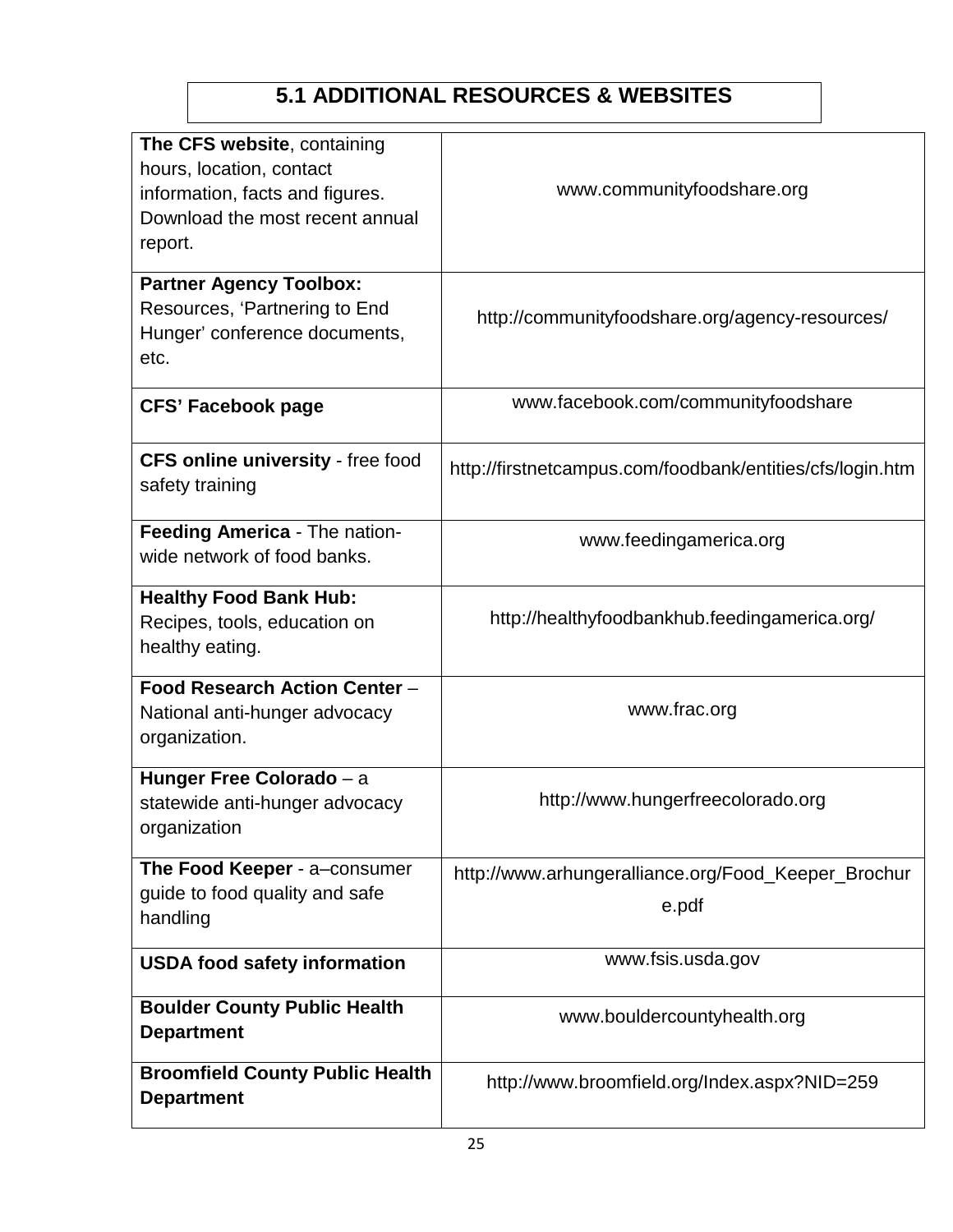# **5.2 CALENDAR OF SCHEDULED CLOSINGS/HOLIDAYS**

#### **2020**

All scheduled closings will be posted in the warehouse at least 2 weeks prior to the date.

#### **JANUARY**

New Year's Day

Martin Luther King Day

#### **FEBRUARY**

President's Day

**MAY**

Memorial Day

**JULY**

Independence Day

#### **SEPTEMBER**

Labor Day

#### **NOVEMBER**

Thursday and Friday, Thanksgiving

#### **DECEMBER**

24<sup>th</sup> and 25<sup>th</sup>, Christmas

CFS will be closed if both Boulder Valley and St. Vrain Valley School Districts are closed due to the weather. CFS *may* be closed if either Boulder Valley or St. Vrain Valley School Districts are closed due to the weather. If one or the other is not closed, CFS will decide. Please call the main number to check before coming to shop.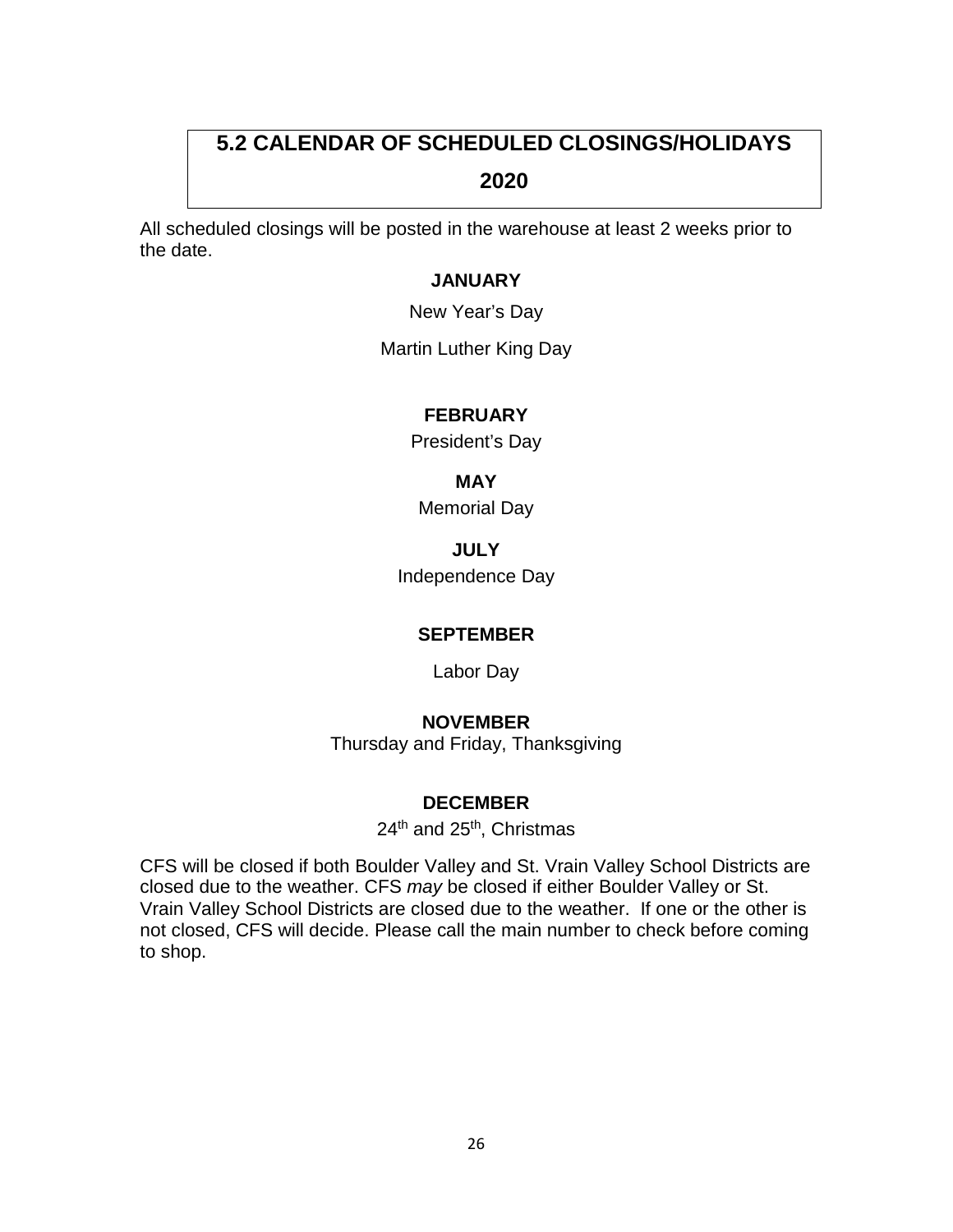## **5.3 2020 PARTNER AGENCY MONTHLY REPORT**

## **Community Food Share**

## **2020 Partner Agency Monthly Report**

| Partner<br>Agency<br>Name: | A: Choose Partner Agency Name by selecting this cell, then find your<br>Partner Agency using the arrow to the right. |                                                               |  |  |  |
|----------------------------|----------------------------------------------------------------------------------------------------------------------|---------------------------------------------------------------|--|--|--|
| <b>Month</b>               | # of pounds received outside<br>of CFS                                                                               | You must choose your Partner Agency name before<br>proceeding |  |  |  |
| January                    |                                                                                                                      |                                                               |  |  |  |
| February                   |                                                                                                                      |                                                               |  |  |  |
| March                      |                                                                                                                      |                                                               |  |  |  |
| April                      |                                                                                                                      |                                                               |  |  |  |
| May                        |                                                                                                                      |                                                               |  |  |  |
| June                       |                                                                                                                      |                                                               |  |  |  |
| July                       |                                                                                                                      |                                                               |  |  |  |
| August                     |                                                                                                                      |                                                               |  |  |  |
| September                  |                                                                                                                      |                                                               |  |  |  |
| October                    |                                                                                                                      |                                                               |  |  |  |
| November                   |                                                                                                                      |                                                               |  |  |  |
| December                   |                                                                                                                      |                                                               |  |  |  |